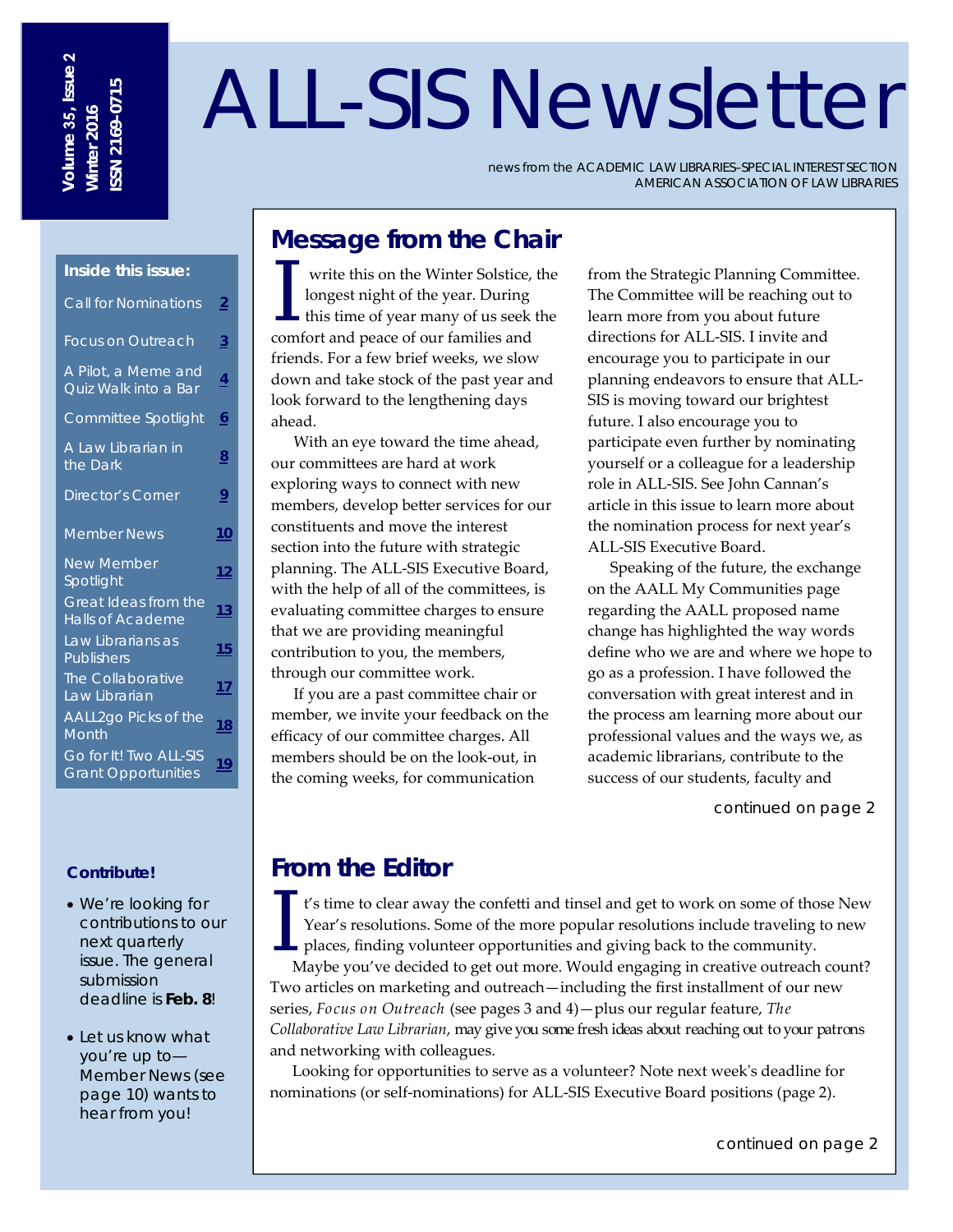# continued from page 1 **Message from the Chair**

colleagues. If you did not follow the conversation, I invite you to do so and then to cast your vote on the proposed name change.

In my last letter, I talked about change fatigue and invited you to think both tactically and strategically to reinvigorate you work life and set yourself on a path to discovery. I hope, as you reflect on 2015 that you found inspiration to do both during this past semester. As we begin a new year together I invite you to look outward among your peers and find inspiration in their stories.

This issue of the *Newsletter* is about reaching out to and engaging with the communities we serve. It highlights several innovative ways to use popular culture to connect with students and engage the community—from law school memes to research fairs and cafés. Read on to learn about ways to contribute to our institutions through outreach to clinics and networking with corporate and government librarians to better understand the non‐law firm opportunities available to our students.

As you consider these outreach opportunities and success stories from your colleagues, I also invite you to turn inward and reflect on your own personal successes and revel in your accomplishments. We cannot outline them all here, but I recognize each of you for the hard work and effort you put in, every single day, in service to our law schools and our profession.

I am proud and honored to name each of you a colleague and I look forward in 2016 and beyond to working with and learning from you. I wish you all a prosperous and peaceful New Year! Warmly,

Jocelyn Kennedy, Chair <del></del>

#### continued from page 1 **From the Editor**

Last but not least, what better way to contribute something back to your academic law library community than by sharing your news, ideas and successes in your *ALL‐SIS Newsletter*? Contact the Editor at iwang@law.berkeley.edu.

# **Call for Nominations for ALL-SIS**

**John Cannan, Drexel University Thomas R. Kline School of Law** 

eadline: January 11, 2016. The Academic Law Libraries – Special Interest Section (ALL‐SIS) is seeking nominations of qualified and enthusiastic individuals to fill the following positions: **Vice-Chair/Chair-elect** 

Recent Vice Chairs have had responsibilities that include creating a system for member recruitment, setting the roster for incoming committees, working with committee chairs to schedule SIS meetings at the AALL Conference, and making task force/working group proposals as needed.

#### **Secretary-Treasurer**

Recent Secretary‐Treasurers have had responsibilities that include recording minutes of executive board meetings and providing reference to them, tracking SIS expenses and finances, conducting SIS elections, and liaising with SIS committees.

If you know someone who would like to contribute to ALL‐SIS by serving in one of these positions, please consider nominating her or him. You should clear it

with the person first to make sure the nomination is acceptable. Self‐nominations are welcome.

All nominees will be submitted to the Nominations Committee who will determine a slate of candidates to be presented to the ALL‐SIS Membership for the 2016 election.

If you have any questions or wish to submit a nomination, please contact John Cannan, Chair of the Nominations Committee, 215‐571‐4777 or jc3238@drexel.edu.

Members of the committee are:

- John Cannan, Reference and Instructional Services Librarian, Drexel University Thomas R. Kline School of Law
- Rachel Gordon, Access Services Librarian, Mercer **University**
- Amy Taylor, Emerging Technologies Librarian & Adjunct Professor, Pence Law Library, Washington College of Law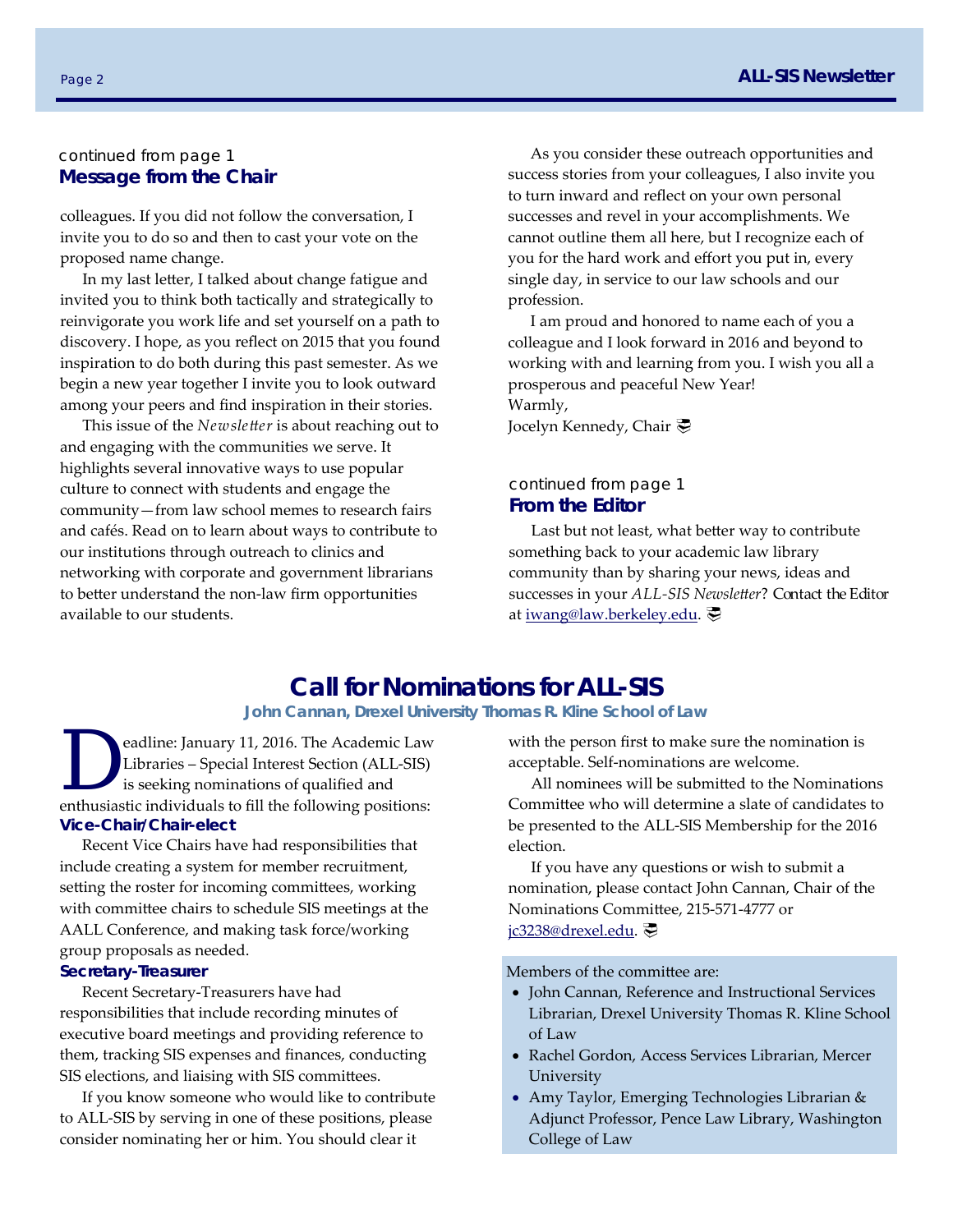# **Focus on Outreach**

# **Research Fairs—Getting the Word Out**

**by Kathleen Darvil, Brooklyn Law School Library & Heather Joy, Chapman University Law Library on behalf of the ALL-SIS Library Marketing & Outreach Committee** 

The great Yogi Berra once said, "You've got to be very careful if you don't know where you're going, because you might not get there." One of a library's essential roles is to help patrons figure out where they are trying to go and then help them to get there. Libraries offer a variety of services, resources, and tools to help users reach their destination, but educating patrons about these resources and services can be quite difficult. In academic law school libraries, getting a student's attention is particularly challenging. Students are juggling coursework, internships/clinics, journal duties, moot court practices, and their own personal commitments. Just how can a library grab a student's attention and show them some of the resources it has to offer?

Enter the research fair. Library research fairs are an excellent way to showcase tools and resources available to students; for example, vendors can demonstrate their products to students, and librarians can highlight the catalog and research guides. Learning can even become a game at the fairs, and prizes may be

#### BLS Library Databases Research Fair: September 29, 2015



The Fourth Annual Library Databases Research Fair will be held on Tuesday, September 29, 2015. The Fair will be held in the Student Lounge from 3:00pm to 6:00pm. Representatives from the following legal research companies will be here to demonstrate their databases:

- · Bloomberg Law
- · Ebscto
- · Fastcase
- · Gale
- · Hein Online
- · Lexis
- · ProQuest
- · Westlaw
- · Wolters Kluwer

Come and learn how these databases will help you with your legal research. There will be handouts, light refreshments, and a raffle drawing for prizes including gift cards and gift bags.

Save the date: Tuesday, September 29th, 3:00pm - 6:00pm, Student Lounge.

raffled to entice students to visit all of the tables. Fairs are a great opportunity for students to learn about the different resources that are available to them and also get to know their friendly librarians. (It is important that the library have its own table.)

Each year, for the past four years, the Brooklyn Law School Library has hosted a successful one‐day research fair. Associate Law Librarian Linda Holmes spearheads the event. She invites Bloomberg, Westlaw, and Lexis, and also extends invitations to other vendors students may not be familiar with, like Proquest, EBSCO, Wolters Kluwer, Hein, Fastcase, and Gale. Holmes encourages the vendors to donate a prize for the raffle, which is always held at the end of the fair. Prizes vary from year to year, and from vendor to vendor. This past year donations included gift bags, gift certificates and cash. In the past, we raffled an iPad and a Kindle. The library generally accepts whatever the vendor is willing to provide.

In order to participate in the raffle, students must visit multiple tables and get their research fair passport stamped at six of the nine stations. The passport is their entry into the drawing. The research fair passport is a ¼ sheet of paper and has spaces with each vendor's name listed alongside an empty space to put a stamp. There is also a space for a student's name and email address at the top. Before the students leave the fair, they turn in their completed passport to a librarian, who makes sure it is filled out and contains the appropriate number of stamps. The fair runs for about 3 hours, with two librarians rotating shifts at the library table every hour. Besides collecting passports, the librarians inform the students about the raffle's rules, and showcase the library's catalog and discovery platform. At the end of the fair, librarians draw the names of the winners. The winners do not need to be present to win; all winners are notified through email.

You may be thinking that this all sounds great, but how do you get students to attend? Based on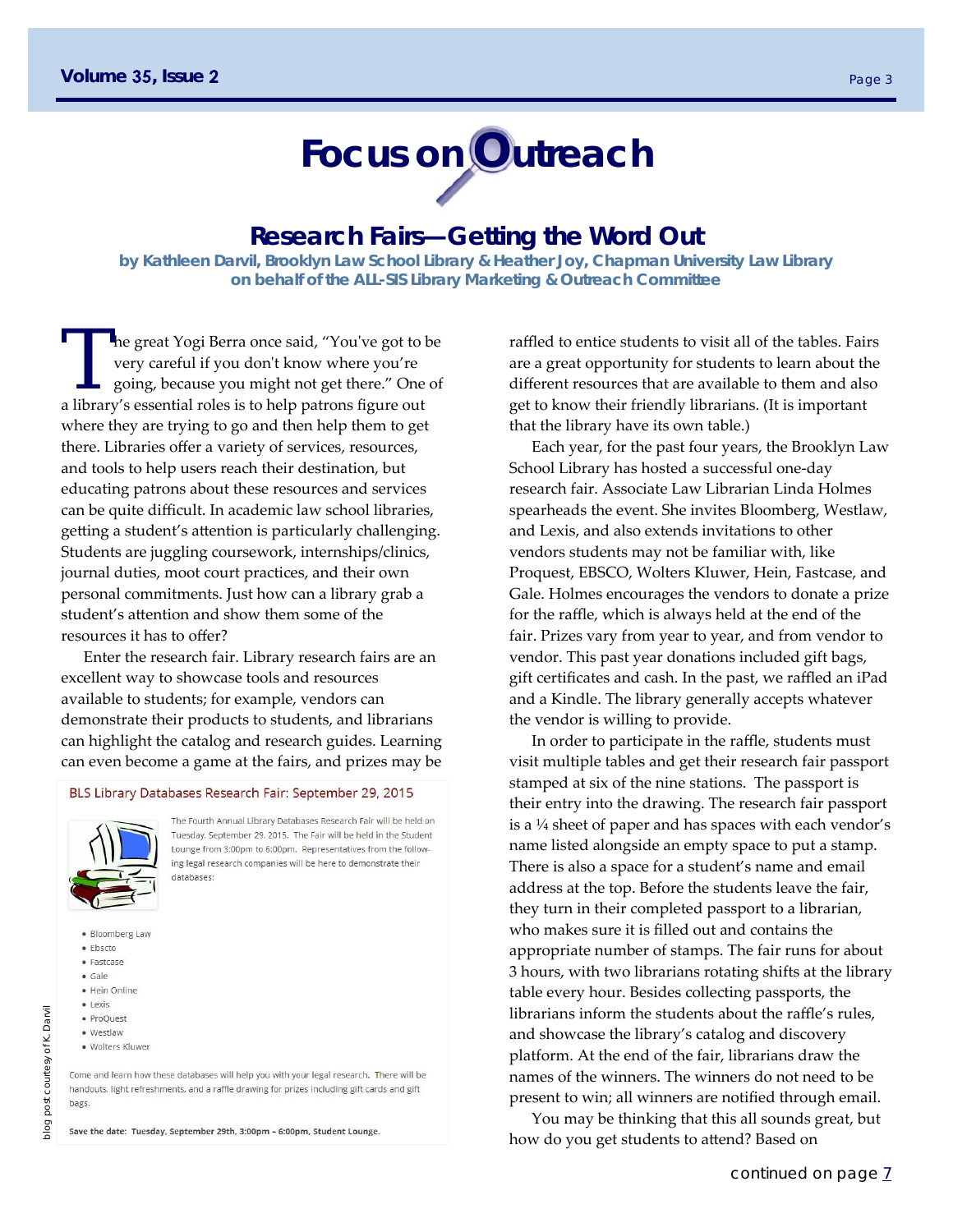# **A Pilot, a Meme and a Quiz Walk into a Bar**

**Three Student Outreach Initiatives at the UMass Law Library** 

**Jessica Almeida & Emma Wood, UMass Law Library – Dartmouth** 

I nnovation was the theme of the Law Libraries of<br>New England's (LLNE) Fall meeting this year, an<br>attending the conference inspired us to reflect on<br>aux recent experiments in service at the UMses Law New England's (LLNE) Fall meeting this year, and attending the conference inspired us to reflect on our recent experiments in service at the UMass Law Library. These initiatives grew from our resolve to "think outside of the box" and find new ways to remind students of what our library has to offer. **Research Café Pilot Program** 

Developed last fall as an outreach pilot program, Research Café is a simple premise that has yielded positive results. The underlying concept is "roving reference," expanding library reach through relocation. One of our librarians spends a few hours each week in the Café (located in the law school building but in a

different part from the Library) answering questions about research and the library. Last fall, this started with two, one‐hour shifts per week, scheduled to accommodate both day and

photo: E. Wood

*Letting students know "we're here to help." Pictured: librarian J. Almeida with student* 

night students. This year, we have increased service by one hour, testing an "early morning" time slot on Wednesdays. The schedule is advertised on digital monitors throughout the school as well as via weekly emails. At the start of the program, many students and faculty members stopped by Research Café to inquire about the program and convey their support. A number of faculty members sent emails responding positively to the initiative.

The inquiries received from students in the Café typically relate to database navigation or how to find a book. Other times students stop by to chat about how their classes are going. Often (especially in the fall semester) a harried student will come by looking for a hard–to‐find case, the perfect article or a local

ordinance that has eluded them. Even during Café shifts without questions, the librarian's presence is a visual reminder that the library (and



librarians) are here to *A simple digital display ad* help. Over time, we

have noticed an interesting trend. Though the number of questions during Research Café hours was quite low, our overall research statistics increased. More students were seeking assistance in the library because the message of Research Café was clear—librarians are here to help. The Fall 2015 student survey shows that students are aware of this new service. Although some students have not used the Café hours yet, they have come to know that help is available both in and outside of the library.

#### **UMass Law Meme Contest**

Introduced in the Spring of 2015, the Law Library Meme Contest was a fun way to engage the law school community. Memes deliver relatable social commentary, and in this case reminded us that we are all in the same law school boat. We invited students to take a break from the semester's stress by crafting original memes about the life a law student. We sent an email to the student body soliciting memes, and



*Success Kid and First World Problems Lady help promote the contest* 

promoted the contest with a library poster and an announcement on our digital signage. Many of the memes we received were recognizable images such as Success Kid or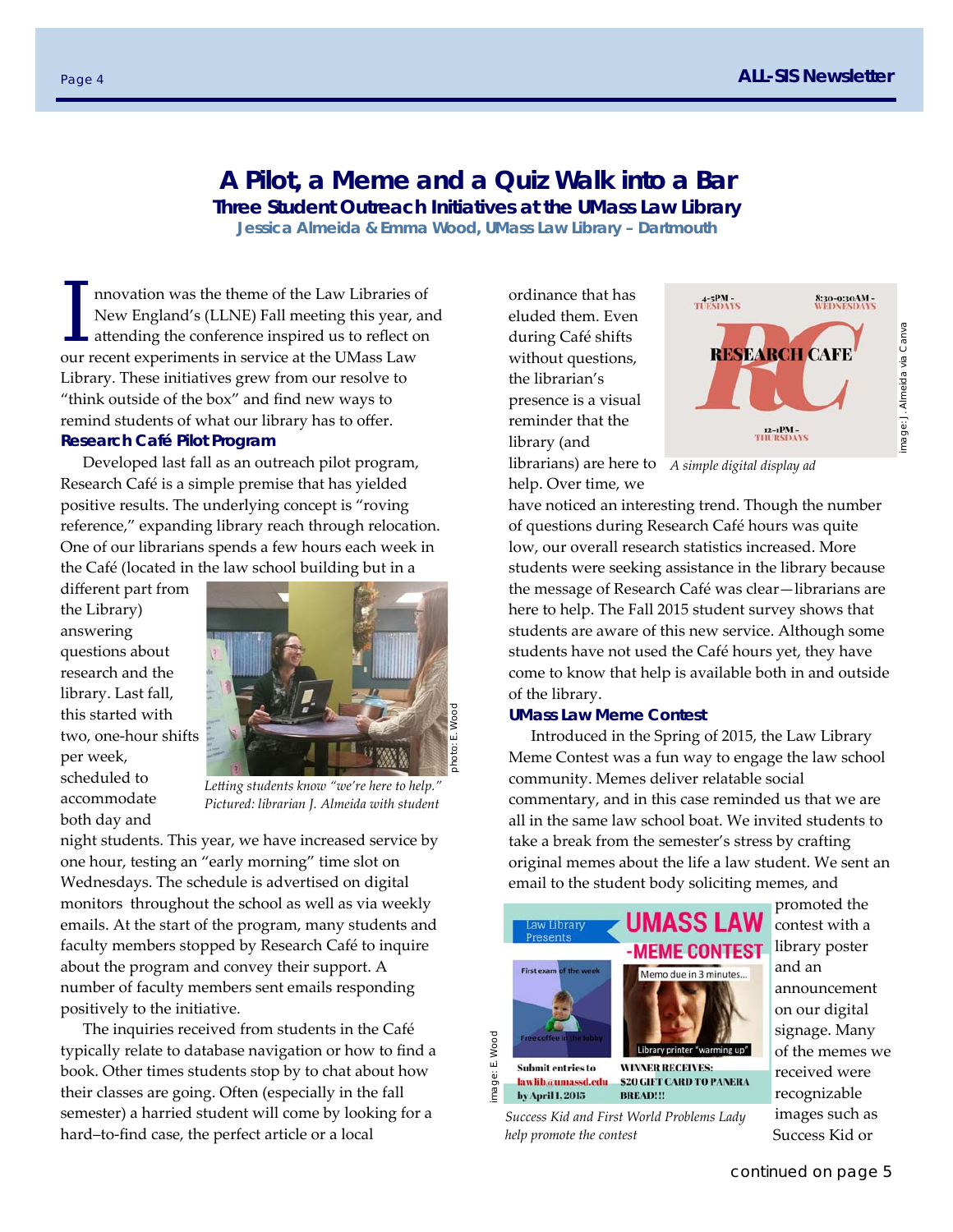# continued from page 4 **A Pilot, a Meme and a Quiz**

First World Problems Lady with sayings that only a law student (or someone who works with law students) could understand.

As we gathered submissions, students began to communicate their excitement over the process and the novelty of the endeavor. After the deadline passed, the



anonymized entries were posted on a bulletin board in the main foyer of the library. Students, faculty, and staff were encouraged to vote for their favorite meme.

*The winning meme* 

Staff members— even some who had not set foot in the library in months—stopped in to see the students' creations. Students were found hovering over the bulletin board, debating which meme was best. After a week of buzz and a large number of votes, a winner was crowned and received a \$20 gift card for to a popular local eatery, donated by our library director. Through this endeavor, the library was able to embrace its role as a place of respite for students when they need a break from the rigors of law school. **The Library Quiz Show** 

The quiz show was born of the concept that a good‐ humored approach to education incites student interest. We also hoped to showcase an underutilized library technology—our collaborative learning tables.



*An interactive game showcases the library's collaborative technology* 

Ideal for group work, these learning stations enable projection from a laptop to large, dual screens. Though many students sit at these stations (the chairs are particularly comfortable), most do not use them for their intended purpose. We discovered that Kahoot, the free online gaming program, would be an inventive way to demonstrate this collaborative technology. We developed 10 multiple choice quizzes on topics ranging from Bluebook citation style to pop culture. Students input their answers using their smartphones or laptops, and the big screens displayed the results. We started the event with 6 student participants, and around 14 additional students joined us as the hour progressed. The pop culture categories were well received at the outset, but more interest was generated

in the library categories as the hour unfolded.

We promoted the quiz show through colorful digital and print signage and an email that included pictures of our "prize pit." The prizes consisted of swag donated by our Lexis and Westlaw representatives as well as a variety of candy bars, once again donated by

# **LIBRARY QUIZ SHOW**

This Thursday, Oct. 29th @ 1pm



image: E. Wood mage: E.

Wood

*A little silliness sets the tone. Pictured: librarians J. Almeida & E. Wood* 

our generous library director. Some students initially participated to pursue these prizes, but they were satisfied to indulge their competitive nature and share some laughs with their peers. Of course, this program is best suited for areas intended for noise. We utilized our "talking floor" and found that when students were excited over right (or sometimes wrong) answers, we were relieved to not worry about disturbing others. The success of this event was evident in the positive feedback that we received from students and their enthusiastic requests for future Quiz Shows.

What did our three new initiatives teach us? To embrace the opportunity to innovate. The possibility of failure always looms, but the prospect of improving service is a strong motivator.  $\overline{\mathcal{P}}$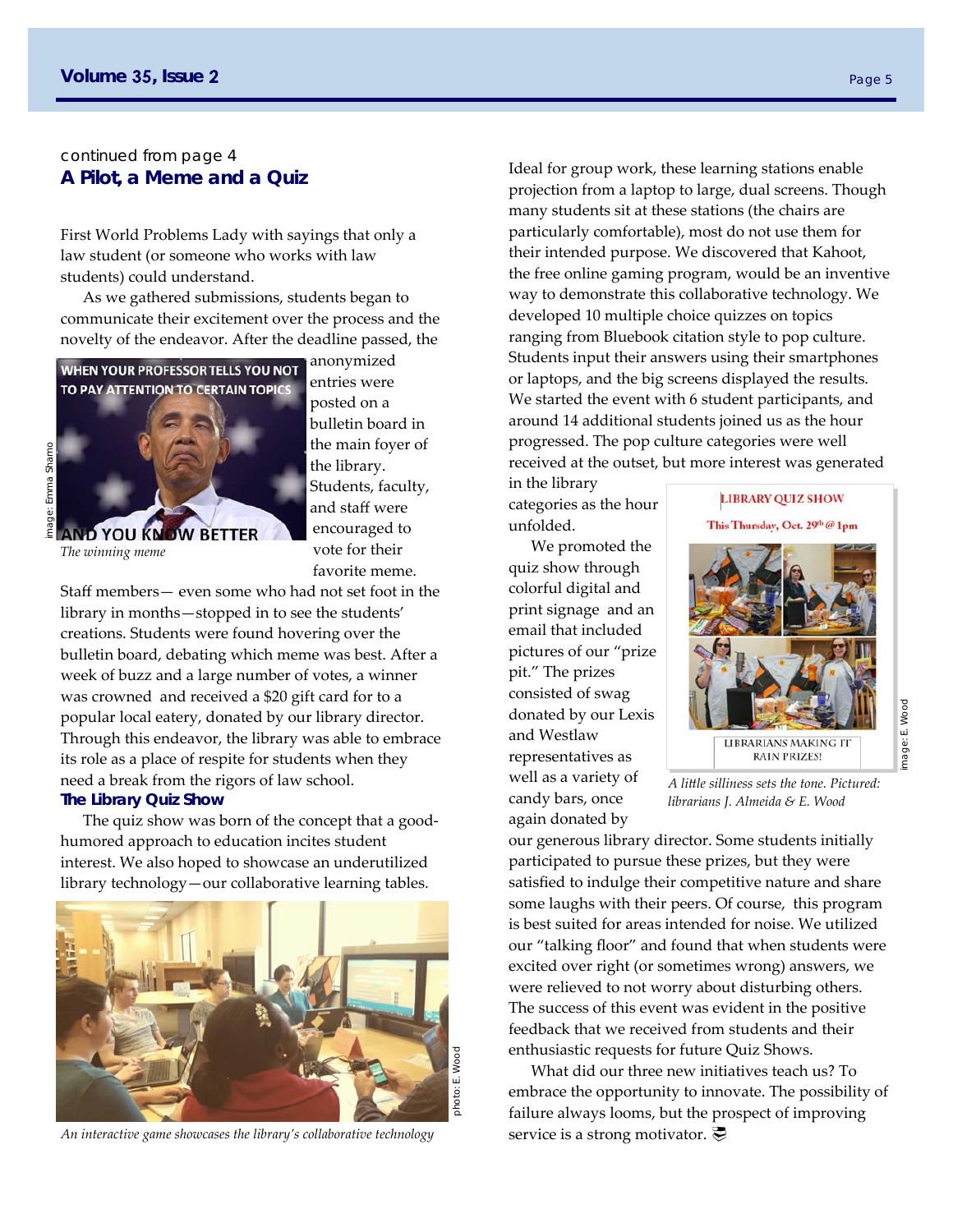

# **Committee Spotlight**

**Jocelyn Kennedy, University of Connecticut School of Law Library** 

LL-SIS "provides a forum for identifying the needs and concerns of academic law librarians and developing<br>programs and services to address them." We charge our committees with the task of identifying and develop<br>those prog programs and services to address them." We charge our committees with the task of identifying and developing If those programs and services. While our annual committee reports provide a snapshot of the work done in the previous year, this column focuses on what our various ALL‐SIS Committees are working on this year. The goal of this column is to inform our members of committee activities and connect all of us to the important work our members are doing to help us navigate the ever‐changing world of academic law librarianship.

 In this Committee Spotlight, we hear from two committees working on issues of particular interest to those providing service to our faculty. The Scholarly Communications Committee is working on two projects this year that should help all of us better meet the needs of our publishing faculty, while the Faculty Services Committee has updated its Toolkit, which is of real value to anyone who wants to build or improve faculty services within their library.

# **Faculty Services Committee: Building Marketing Buzz and an Improved Toolkit**

**Cassie DuBay, Underwood Law Library, Southern Methodist University, Chair** 

Last year, the committee's top priority was to update the Faculty Services Toolkit, created in 2011. With thorough and comprehensive research as the goal, the committee undertook a major canvassing effort of the faculty services performed at every ABA‐ accredited law school. With final edits now achieved, this year's committee is pleased to announce the 2015 Toolkit is now available online!

Included in this year's Toolkit are many representative sample documents, links to webpages, job descriptions for faculty services librarians, and more. Webpage and document links are also now directly embedded into the text, making the Toolkit a more user‐friendly resource. This year's committee members will help take the Toolkit to the next level by adding permalinks for all of the web and document links—be on the lookout! We hope you find the updated Toolkit useful; through compiling the Toolkit, our committee has already learned about many great services our wonderful colleagues are offering across the country.

Taking inspiration from Isaac Newton: "If I have seen further it is by standing on the shoulders of giants"—this year, we hope to create new collaborations with the many outstanding librarians outside of the ALL‐SIS group. One avenue for collaboration includes a forthcoming article comparing the marketing efforts of firm librarians and academic librarians—we see potential to generate buzz about our faculty services by borrowing from the marketing ideas of our colleagues in firms, and vice versa.

If you have feedback about the Toolkit—topics that should be added in future updates, format, elements that have been particularly useful, or other ideas please share. We would also love to hear about collaborations you would like us to explore, as well as topics you would like to see discussed at this year's Annual Meeting Roundtable. To submit comments to the committee, email me at cdubay@smu.edu. We look forward to hearing from you!

# **Scholarly Communications: Surveying the Land of Citation Metrics**

**Jason R. Sowards, Alyne Queener Massey Law Library, Vanderbilt University, Chair**

Have you ever been tasked with collecting download counts for one (or all) of your faculty members over a period of time? What about how often those same faculty members have been cited in the past year? Five years? Ten years? Have you ever been asked to provide numbers like these as a proxy for "scholarly impact"—though you know that the numbers you collect are not a valid measure of what they purport to measure? And what do you (or your faculty members or law school administration) actually do with all of these numbers once you've collected them? I've asked a lot of questions here, but they're not rhetorical.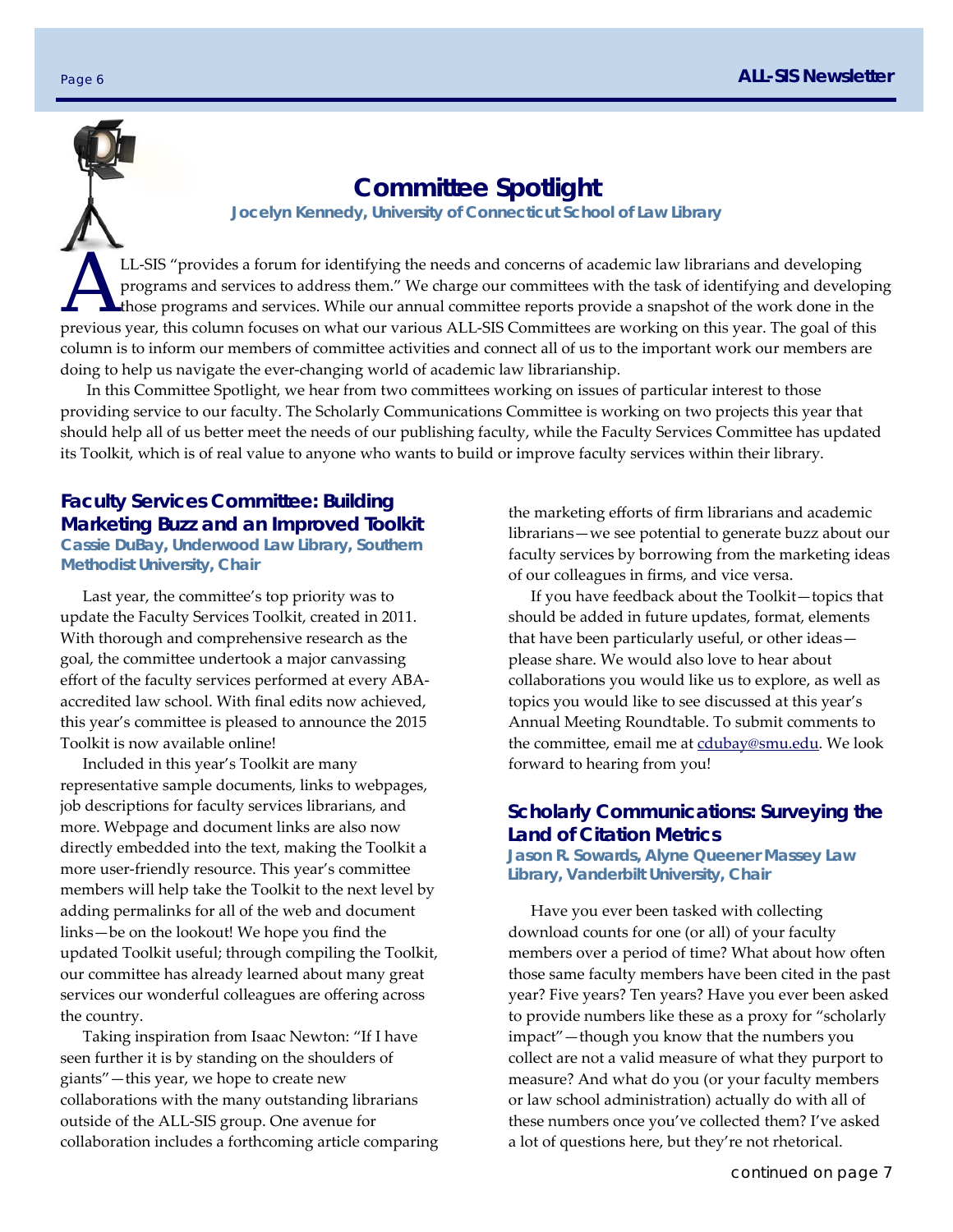#### continued from page 6 **Committee Spotlight—Faculty Services**

The Scholarly Communications Committee has decided to survey you to get answers to questions about methods of collecting data to measure scholarly impact. With tools such as HeinOnline's Author Profile Pages, Google Scholar profiles, SSRN, institutional repositories, and manually‐collected citation count information from searches on WestlawNext and/or Lexis Advance (to name only a very small handful), how do we know which service is really providing the best measure of impact (if any), and what do all of those numbers mean? And what about our faculty who produce interdisciplinary scholarship? Are any of these tools accurately capturing the reach of their work? We aim to distribute the survey by the end of January, and hope that the person most informed in each library on the issue of citation metrics will complete it. The survey will inquire not only about which method(s) are used to collect citation metrics, but also what use is made of those numbers. All information provided in the survey will be anonymous and will be reported in the aggregate in the report we plan to write to accompany the survey.

Which leads me to our committee's second project. The results of the survey will be incorporated into a report that not only describes the various citation metric tools available, but also critiques them for coverage, redundancy, and ease of use. Finally, the report will also incorporate suggestions about how to interpret the data provided. We also hope to articulate the various ways in which such citation metrics are being used by faculty or law school leadership. The goal of this report is not only to educate law librarians on the various systems, but to help them have informed conversations with faculty members who request citation metrics. The committee welcomes any preliminary feedback (by sending an email to me at jason.r.sowards@vanderbilt.edu) on either of these projects.

#### continued from page  $3$ **Focus on Outreach—Research Fairs**

Brooklyn's experience, a few things help to generate a high turnout. First, and most important, is location, location, location. Hold your event where there is a high volume of traffic. It does not have to be held in the library. Brooklyn Law School has a student lounge by the entrance of the main building, and that is where we hold our event. Second, while timing may not be

everything, it is critical. Brooklyn Law School has a large evening program so the fair is held to coincide with the break between the day and evening classes. Also, consider where in the semester your event

… this all sounds great, but how do you get students to attend?

should fall. Four to eight weeks into the semester is a good time, before things become too hectic for the students. Third, give away free stuff! Who doesn't like free things? And law students LOVE free things. Make sure you provide light snacks, and again encourage the vendors to donate food or funds for snacks, as well as prizes, like gift cards and goody bags, for the raffle. Finally, you need to market the marketing event. Try a few strategies to help to spread the word. Ask the legal writing instructors to tell their first year students about the event and encourage them to attend. If you have a library orientation at the beginning of the semester, talk about the event then. And of course, post information about the research fair to your social media accounts.

A library research fair is an effective and fun marketing tool. Students are enticed by food and prizes to explore an array of library resources, some familiar and some not. The fair also provides the library with an opportunity to put its best face forward, encouraging students to seek help when they encounter a research problem. To help students get where they're going, the research fair is a great way to introduce them to the tools they will need.  $\mathcal{D}$ 

*Want to shine a light on your ALL‐SIS committee's work? Contact Jocelyn (jocelyn.kennedy@uconn.edu) about your news and projects.*

*Focus on Outreach is contributed by the ALL‐SIS Library Marketing & Outreach Committee. Look for future install‐ ments in the Spring and Summer issues. —Ed.*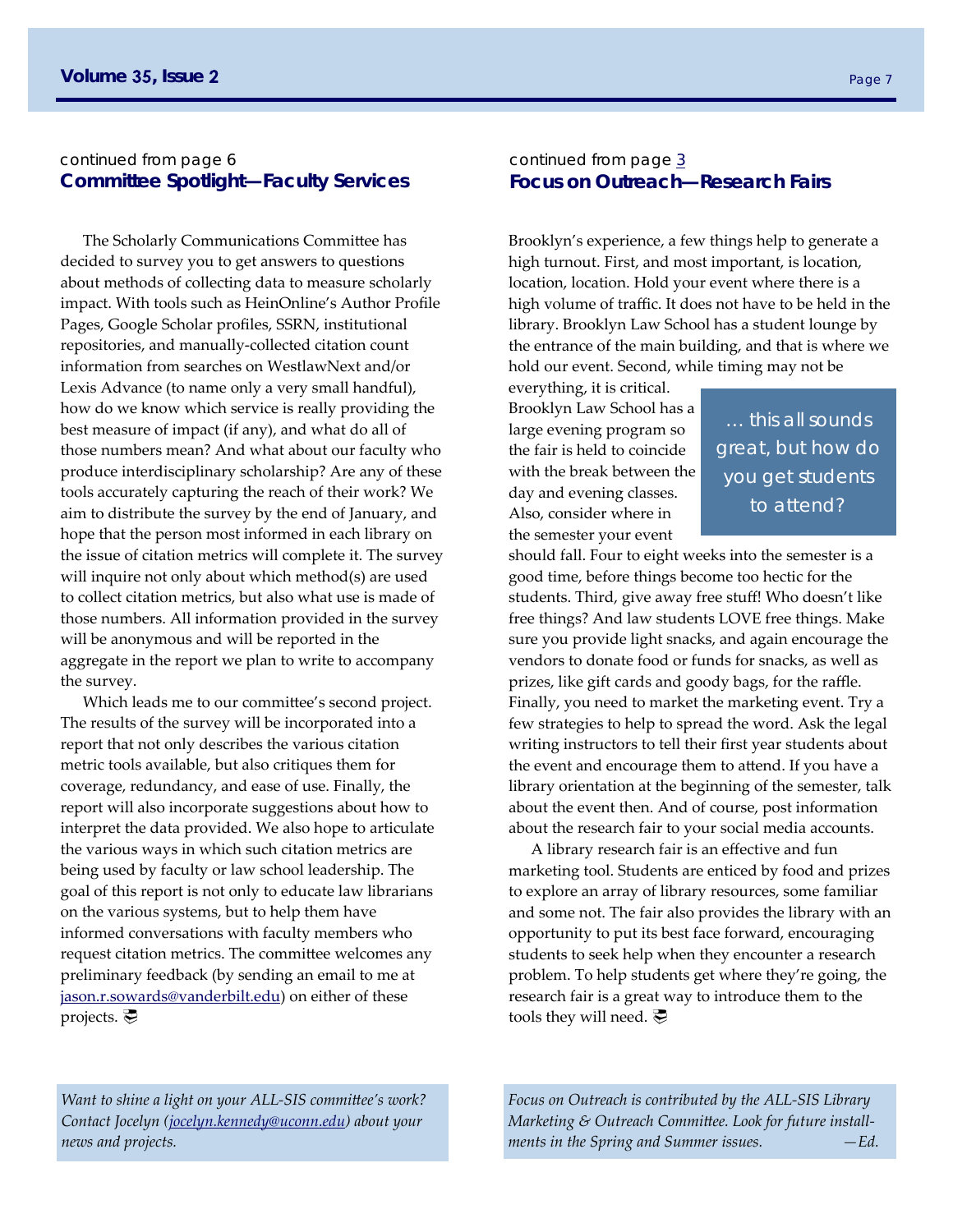**A Law Librarian in the Dark:**  *Gideon's Army* 

**Yasmin Sokkar Harker, CUNY School of Law** 

Elcome to A Law Librarian in the Dark! In<br>this issue, I will be looking at *Gideon's*<br>Army—a 2013 documentary about the lives this issue, I will be looking at *Gideon's Army*—a 2013 documentary about the lives of public defenders in the southern United States. Directed by attorney and filmmaker Dawn Porter, *Gideon's Army* follows public defenders as they work on behalf of clients who cannot afford to hire an attorney. The camera follows them as they manage impossibly huge caseloads, navigate a system that pressures defendants to plead guilty, and advise clients who lack the economic means to protect themselves. The documentary portrays a system that not only puts tremendous stress on defendants, but also on the attorneys who work long hours for little pay.

While the documentary interviews several attorneys, it focuses on two very different public defenders working in Georgia. Travis Williams is an attorney who fights passionately for his clients and tattoos the name of every client who loses on his back. Brandy Alexander is an attorney who tries to find the best solutions in an imperfect system—in some cases, serving as both an attorney and a life coach. In one scene, she gently counsels a young client to change his life, stating, "Who's going to hire you with tats on your neck and all down your hands?"

We learn that each of these attorneys work on over a hundred cases at any given time. Yet we watch each of them diligently and painstakingly mount defenses for men charged with armed robbery—a crime that comes with a non‐parole eligible 10‐year mandatory minimum. Underlying all of their work is the pressure to take a plea‐bargain—plead guilty to a lesser crime and avoid the 10‐year mandatory sentence. It is a difficult decision to make, especially given the huge amount of work necessary to present a defense to the jury and the risk of an especially long sentence. Ms. Alexander's voice wavers as she says, "win lose or

draw, tears will fall, because this kid is ... I don't think he's guilty. I don't, I think he's innocent."

One of *Gideon's Army* 's strengths is in illustrating the difficulties of the criminal justice system for people with few financial resources. In one scene, we witness Brandy Alexander trying to get her client into a pretrial diversion program. The client is eligible for the program, but must come up with bail first —\$3,000. Ms. Alexander and the client's mother desperately try to think of people with money to loan—grandmothers, relatives, friends—but in the end, \$3,000 was too high a financial burden.

*Gideon's Army* also highlights another difficulty for public defenders—the incredible amount of stress resulting from low pay, long hours and difficult clients. Despite large caseloads and long hours, the attorneys (who also have high student loan payments) struggle with their personal finances. Both Mr. Travis and Ms. Alexander live in small, modest apartments and must keep to very tight budgets. In one scene, we watch Ms. Alexander put \$3 worth of gas in her car, hoping that it will last until she receives her next paycheck. The lack of work/life balance is also problematic. In another scene, we watch Mr. Williams and his girlfriend negotiate how late he could work while she waited for him to spend time with her. And many clients are not only difficult, but dangerous. Ms. Alexander explains how one of her clients planned to murder her, causing her a huge amount of stress and anxiety.

Despite all the difficulties, the real joy of being a public defender is evident in *Gideon's Army.* All of the attorneys show the pride they take in dedicating their lives to due process in the criminal justice system.

*Gideon's Army* is a must‐see for law students, especially those wanting to be defense attorneys. I highly recommend it.

*Gideon's Army* was released in 2013 by Trilogy Films.

*This column reviews movies for law libraries and law library feature film collections. Movies about lawyers, law schools, litigation, famous trials, crime and punishment, or movies that contain "legal themes" are all possible topics. If you have a DVD title that you would like me to review, e‐mail me at yasmin.harker@mail.law.cuny.edu.*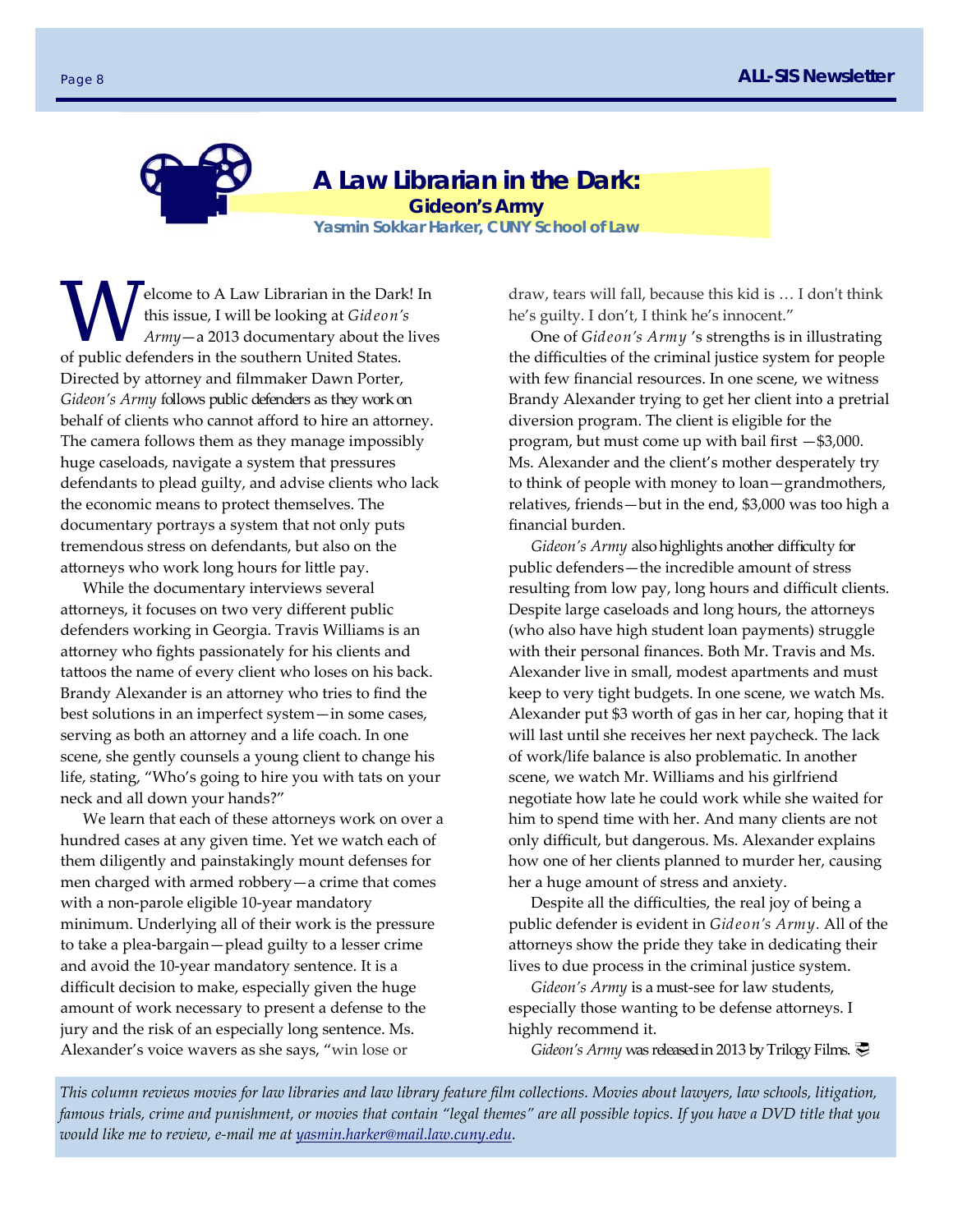# **Director's Corner: Interview with Beth Williams**

**Director, Robert Crown Law Library, Stanford Law School Marlene Harmon, UC Berkeley School of Law Library** 

eth Williams has "the best job on the planet."<br>Since August, Beth has been the Director of the Robert Crown Law Library at Stanford Since August, Beth has been the Director of the Robert Crown Law Library at Stanford University. She and her family are settling into Palo Alto, Stanford University's hometown, enjoying the Bay Area and its temperate weather.

Beth's excitement about her new position and her enthusiasm about law librarianship—a career she describes as one of life's "best kept secrets"—was unmistakable and contagious when I recently sat down with her for a fast, fifty‐minute phone conversation. We discussed the wide range of work we law librarians do including research, reference, print and electronic collection development and management, cataloging, administration, writing and teaching. Beth seems to like them all, and has brought considerable experience in many of these components of the profession with her to Stanford.

The path that led Beth to Stanford, through eleven moves over seventeen years, began with a JD from Syracuse University College of Law and two years of practicing law in Maine before receiving an MLIS, with a Certificate in Law Librarianship from the University of Washington Information School in Seattle. Beth



*Beth Williams* 

returned to the East Coast to begin her career in law librarianship as a reference librarian at Columbia Law School's Diamond Law Library. This was a "fantastic experience" under a great mentor. A highlight was being introduced to Columbia Law Library's "deep and rich" foreign,

comparative and international law collection. Beth spent her final two years at Columbia as their Head of Public Services before heading west again, this time as far as Baton Rouge, Louisiana to become the Director of the Library and Information Services at Louisiana State University Law Center. LSU Law Center appealed to Beth both because Louisiana's partial civil law legal system is unique among US states and because it afforded her a great opportunity to work at a public law school whose mission is to train lawyers to practice in that state. After four years at LSU Law Center, Beth made it all the way west to California and Stanford's Robert Crown Law Library.

"Unlike anything" she's seen before, is how Beth characterizes Stanford Law School. The diversity and depth of scholarship, teaching and publishing, the number of clinics, the variety and frequency of law school events and forums all make for a dynamic and stimulating atmosphere. Stanford Law School has "both feet firmly in the world of practice and the world of scholarship," and Beth is focused on keeping the Law Library embedded in both areas.

Despite the recent loss of Director Paul Lomio and Deputy Director Erika Wayne's relocation, Beth inherits an "amazing team" at the Law Library, with "great depth of talent" for providing unique and innovative services to their faculty and students. The library has no formalized faculty liaison program, but by providing services that include everything from picking up and delivering books from other campus libraries to working on long‐term, in‐depth research projects, it has quietly and seamlessly inserted itself in mediating services for the faculty in ways both big and small that the faculty just loves.

Beth has been able to promote two librarians: Sergio Stone to Deputy Director, and Rachael Samberg to Head of Reference & Instructional Services. As we spoke, the Law Library was in the midst of recruiting for two reference positions as well. Beth sees these changes and additions bringing a "huge new infusion of energy" to the library. She is particularly

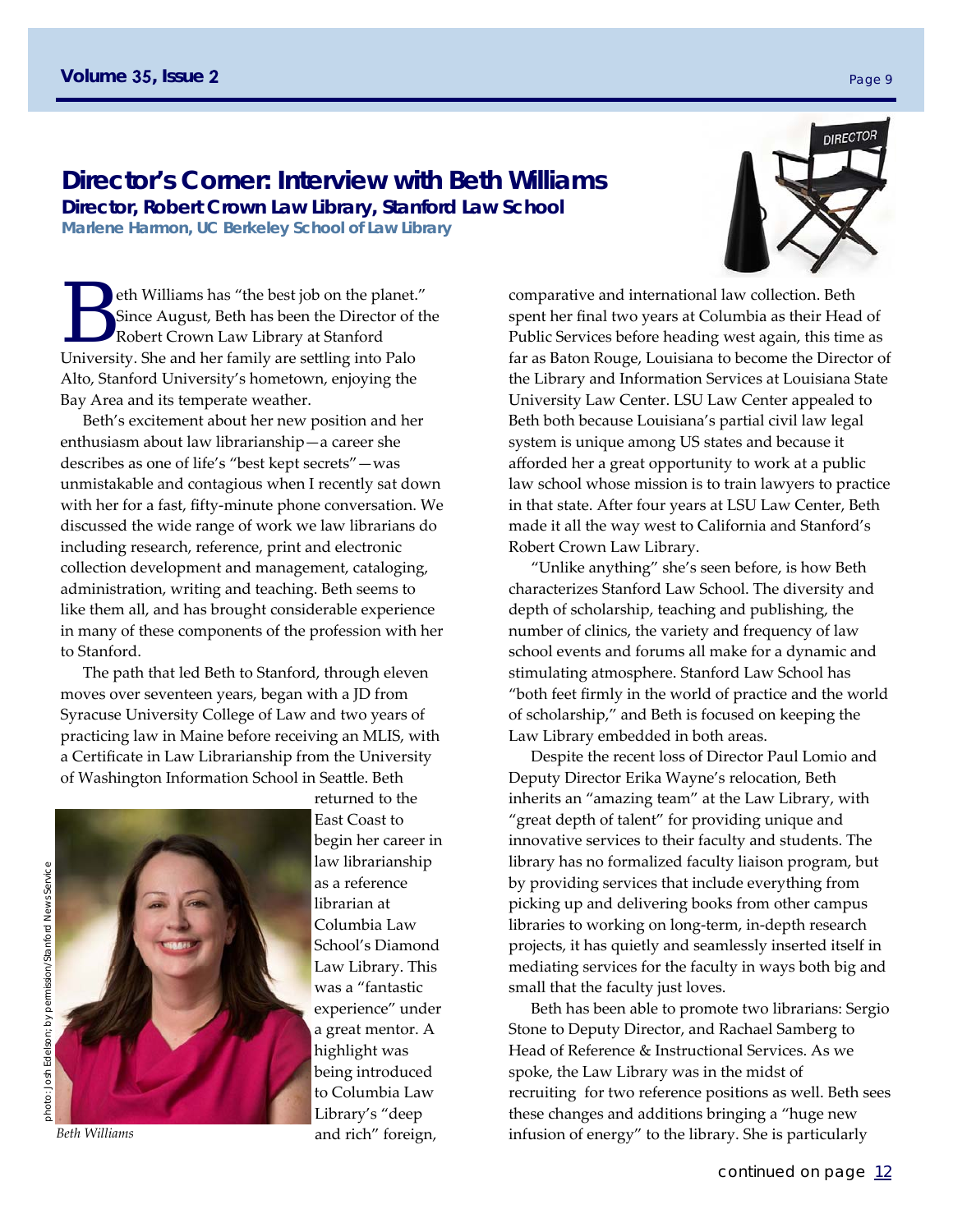# **Member News**

**Nina Scholtz, Cornell Law Library & Marlene Harmon, UC Berkeley School of Law Library** 

Positions & Promotions



as a student worker. But that's not all Brandon's news: She will graduate with her JD from Loyola University New Orleans College of Law in December and begin Florida State University's Masters of Library and Information Studies program in January 2016.

In February 2016, her paper, *The Prison Law Library: A Fourteenth Amendment Necessity* will be published as a chapter in Emerald Group Publishing Limited's book series *Advances in Librarianship: Perspectives on Libraries as Institutions of Human Rights and Social Justice*. Those of you in the Government Law Library SIS



*Brandon Nichole Wright* 

may already know Brandon as a member of its Newsletter Committee. Brandon's very excited to be involved and introduce herself to ALL‐SIS members!

Thanks to **Sara Sampson**, Assistant Dean for Information Services and Director of Law Library, for the news that **Paul Gatz** joined the Moritz Law Library at The Ohio State University as a reference librarian in September. Paul previously worked as a reference librarian at Texas Tech's law library and as a Graduate Assistant at the Jenner Law Library at the University of Illinois, where he earned both his JD and MLIS. Paul also has experience as a staff attorney at the Illinois General Assembly's Legislative Reference Bureau.

We have news from **Jason R. Sowards**, Associate Director for Public Services and Lecturer in Law at Vanderbilt's Alyne Queener Massey Law Library: "**Deborah Schander**, formerly of Georgia State College of Law, joined us at Vanderbilt Law School on December 1 as Research Services Librarian & Lecturer in Law."



photo: Meg Buscema

*Deborah Schander* 

**Cassie Ray DuBay** was promoted in September to Head of Research Services at the Underwood Law Library, Southern Methodist University Dedman School of Law.

**Cynthia Condit**, Reference Librarian & Professor of Practice at the University of Arizona's Daniel F. Cracchiolo Law Library, has news about two recent graduates of the Cracchiolo Law Library Fellowship program:

- Megan Austin has accepted a position as Law Instruction Librarian at John Jaqua Law Library at the University of Oregon. She begins her duties in early January 2016.
- Abigail Deese has accepted a position at Elon University School of Law Library as Evening and Weekend Reference Librarian, as of late November.

**Catherine Dunn** reports that she became the Director of the Law Library and Associate Professor of Law at Temple University Beasley School of Law on July 1, 2015. Since then she's been doing a lot of hiring:

- Charlene Cain started a temporary position as a Reference Librarian on November 2, 2015.
- **Carla Wale** started a permanent position as Head of Public Services on November 16, 2015. Carla's most recent position was as a Reference Librarian at Georgetown University Law Library.
- **Rena Stoeber** started a permanent position as a Reference Librarian on November 30, 2015. Rena was most recently a Graduate Assistant at the University of Illinois's Albert E. Jenner, Jr.

News from **Temple University** 

*We look forward to welcoming the new academic law librarians mentioned above as ALL‐SIS members! Meanwhile, see the New Member Spotlight, featuring Zanada Joyner, by Anupama Pal on behalf of the Membership Committee, on page 12.*  $-Ed$ .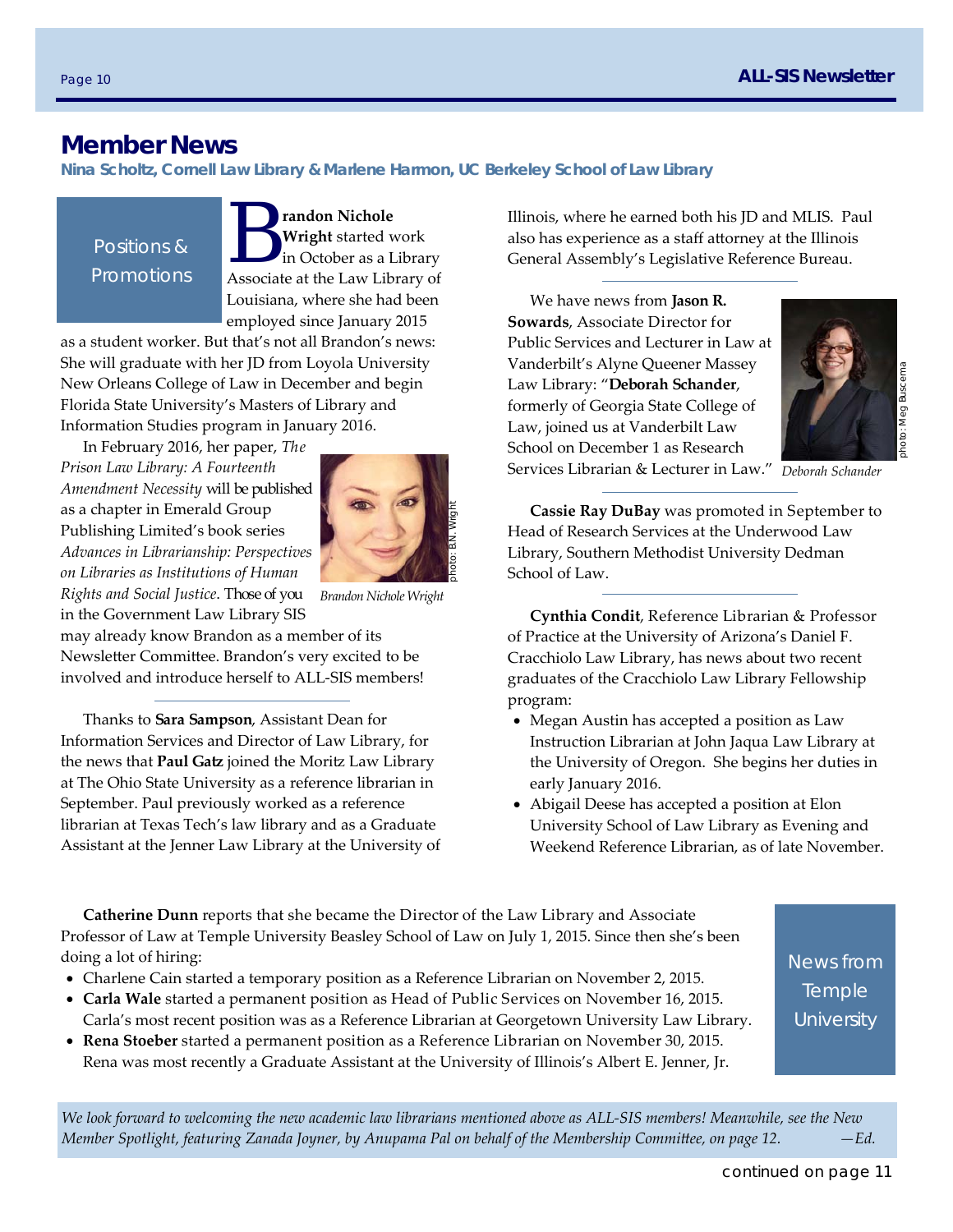**Member News** 

**Milestones** 

continued from page 10

Connie Sellers, part‐time reference librarian at Boston College Law Library, observed her 30th work anniversary this fall. **Mary Ann Neary**, Boston College's Associate Law Librarian for Education and Reference, reports that Connie is indispensable!

Congratulations to **Meg Kribble**, Research Librarian and Outreach Coordinator at the Harvard Law School Library, on being elected Member‐at‐Large of AALL's Executive Board.

# New **Publications**

**Jan Bissett**, Reference and<br>
Faculty Liaison Services<br>
Librarian for Wayne State Faculty Liaison Services University's Arthur Neef Law Library (Detroit, Michigan), and

Margi Heinen, Manager of Research Services for Sherman & Howard LLC (Denver, Colorado) have authored *Accurately Instructed in the Law: Finding State Jury Instructions*, published in the Michigan Bar Journal, Nov. 2015, at 48.

**Mary Ann Neary** and **Laurel Davis**, Boston College Law Library, have completed revisions for the new supplement to the *Handbook of Legal Research in Massachusetts* (Mass. Continuing Legal Education). The supplement should be published in early January 2016.

The University of Wisconsin Law Library's **Bonnie Shucha**, Associate Director for Public Services, writes: "My article, *White Slavery in the Northwoods: Early U.S. Anti‐Sex Trafficking and Its Continuing Relevance to Trafficking Reform*, was recently accepted for publication in the *William & Mary Journal of Women and the Law*. It will appear in a 2016 special issue but is available now pre‐ publication on SSRN (http://ssrn.com/abstract=2677445)."

**Sara Sampson**, Assistant Dean for Information Services and Director of the Moritz Law Library at The Ohio State University, has co‐authored an update to *Ohio Legal Research* with **Katherine Hall**, Executive Law Librarian/ Associate Director at the University of Iowa Law Library and Carolyn Broering‐Jacobs, Director of Legal Writing at Cleveland‐Marshall College of Law. The updated second edition incorporates recent changes to the major electronic research platforms, while maintaining a process focus that will help the reader no matter which platform is available. It also includes a fully revised chapter on citation that teaches basic citation form using the major citation manuals and, perhaps most significant to Ohio practitioners, the recently overhauled *Ohio Manual of Citations*. This book is part of the *Legal Research Series* from Carolina Academic Press, edited by **Suzanne E. Rowe**, Director of Legal Research and Writing, University of Oregon School of Law.

**Merle J. Slyhoff**, Collection Development & Resource Sharing Librarian at Biddle Law Library, University of Pennsylvania, was asked to be a guest blogger for Scholastica. Her article, *Sourcehunts and Interlibrary Loan Materials: One Library's Best Practice*, was published on September 25, 2015.









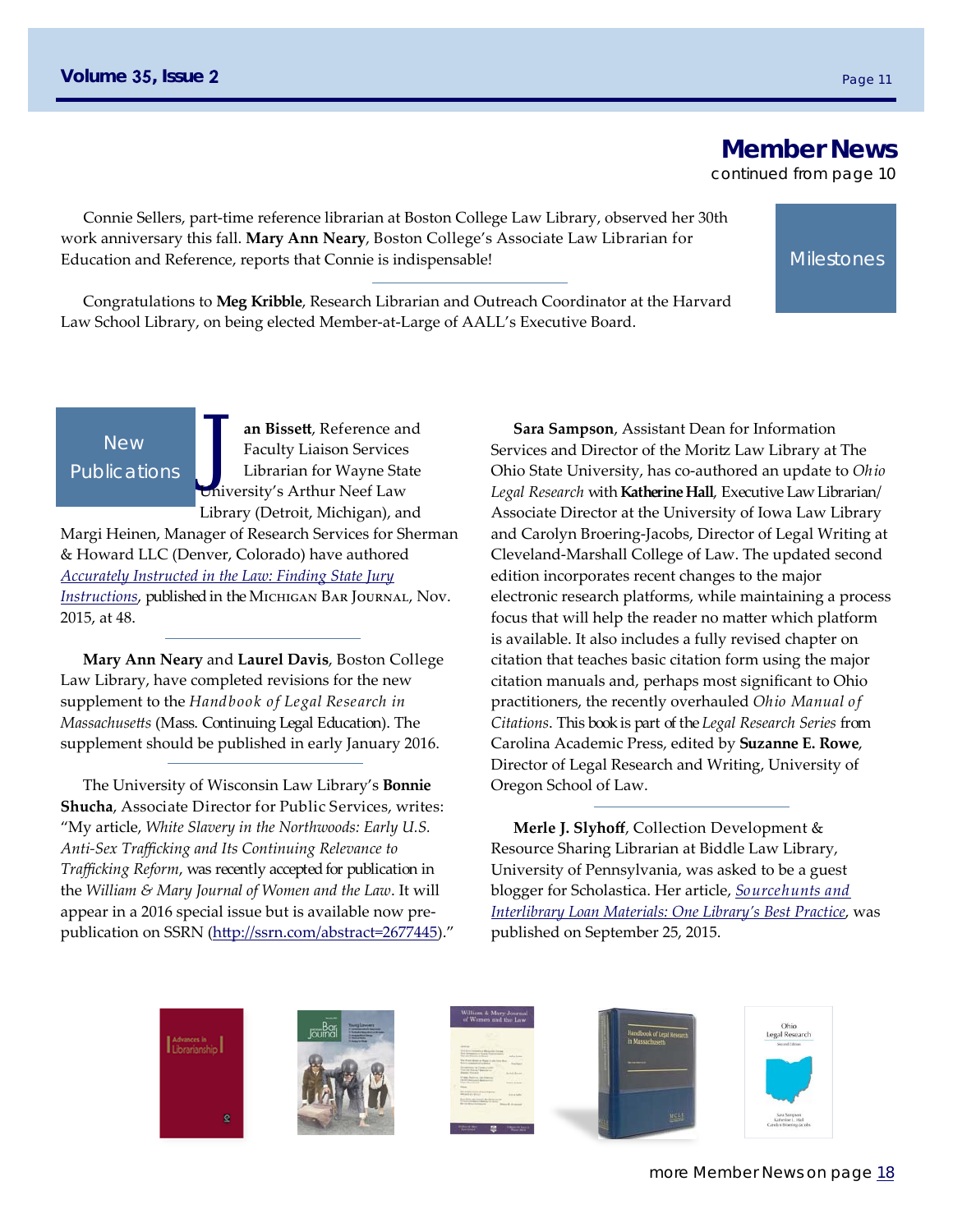#### **New Member Spotlight: Zanada Joyner**

**by Anupama Pal, Boston College Law Library, on behalf of the ALL-SIS Membership Committee** 

anada Joyner joined the University of Georgia,<br>Alexander Campbell King Law Library as the<br>Research and Instructional Services Librarian in Alexander Campbell King Law Library as the July 2015. Originally from New Jersey, Zanada pursued her undergraduate, graduate and professional degrees in the balmy and hot climate of the South— Loyola University New Orleans (BA, 2000 and JD, 2007), and University of Mississippi (MA, 2002). The master's degree mentioned here is in Education, not Library Science (that came later). Her intention was to become a high school principal.

With that line in mind, she began teaching English, first at the high school level, and later, as an adjunct professor. Zanada's career path has moved her from place to place and position to position, but she ended up heading home to New Jersey eventually. It was there—while working as a solo practitioner and teaching at a local community college—that she was encouraged to attend library school by a colleague. She took that advice to heart and, in October 2013, returned to the Loyola University of New Orleans—this time as an employee in the law library. After almost two years there providing reference services, Zanada moved to Athens, Georgia for her current position.

As a part of her daily duties, Zanada provides research guidance to faculty and students. She also organizes "lunch and learn" sessions, gives in‐class presentations and supervises the student research assistants. In the Spring, she looks forward to teaching an advanced legal research course. Though not a high school principal as she once imagined, she's happy where she is now, cheering for Georgia football on Saturdays, spending time with her yorkie, Mackenzie, cooking up some delicious Cajun and creole dishes, and researching where to travel to next. Or maybe, which degree to get next?! **₹** 



*Zanada Joyner* 

# continued from page  $9$ **Director's Corner—Beth Williams**

excited about the possibilities of incorporating legal research instruction more fully into the law school curriculum.

Stanford is on the quarter system, which allows students opportunities to take additional electives, one of which is Advanced Legal Research. Fully seventy percent of students take ALR, which the Law Library offers in fall and in winter. Beth enjoys all aspects of law librarianship, but she becomes particularly enthusiastic when discussing teaching. She points out what an advantage working one-on-one with students, almost as consultants, gives librarians. Librarians are not peers and are not as intimidating as some faculty can be. Furthermore, Beth notes, it's an opportunity to build relationships which can pay dividends in the future. Beth is especially excited about the possibility of expanding upon the way legal research has been taught at Stanford. In addition to teaching ALR, the Law Library is focusing on teaching research skills tailored specifically to a class or a clinic and incorporating legal research instruction in specialized courses. They will soon be doing this for a course on intellectual property for the first time.

My time with Beth flew by. I found it an enlightening and stimulating conversation. We may sometimes experience change as difficult and challenging. Listening to Beth, I was forcefully reminded that it can also be exciting and fun.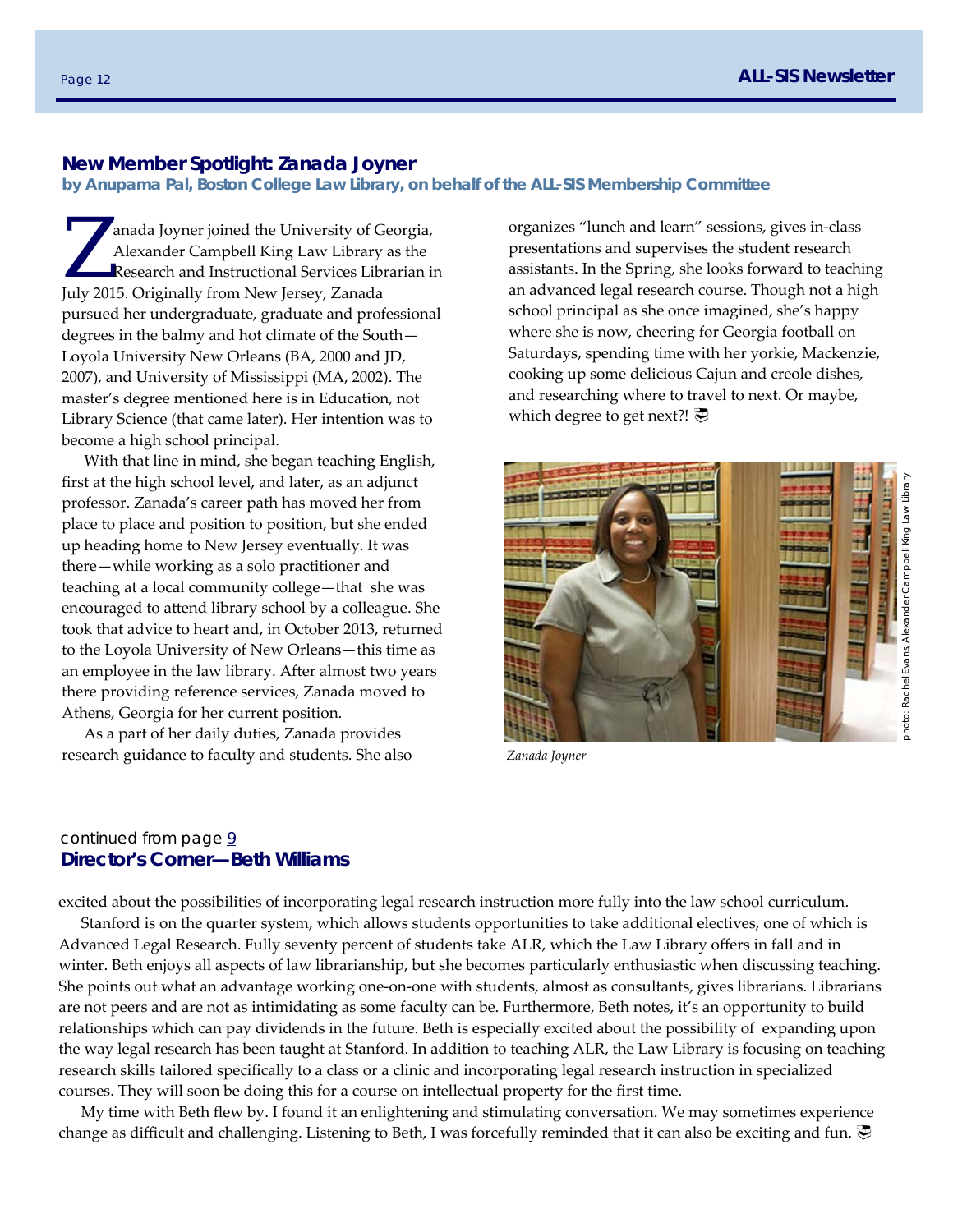

# **Great Ideas from the Halls of Academe Getting a Seat at the Table at UC Irvine**

**Ruth Levor, University of San Diego Legal Research Center** 

hen she was offered the first general reference librarian position at the brand new University of California, Irvine, School of Law, Jackie Woodside thought the opportunity was too good to pass up. Although she had other options, Woodside—now officially known as



*Jackie Woodside* 

program, Woodside had already mastered the challenges of a judicial clerkship and an attorney career at the Los Angeles office of Gibson, Dunn & Crutcher

Washington law librarianship

and was eager for the new challenge of participating in the creation of a top‐notch law school library.

At its "birth" in 2009, the school had fewer than fifty faculty and staff, and just sixty students. From the outset, the founding faculty was committed to a heavy focus on experiential learning (EL). Every student is

required to participate in a core clinic course and also has the opportunity to take clinical electives and externships and participate in pro bono projects. In addition, the clinical faculty has added at least one new specialty each year.

As the pioneer librarians, Woodside and her colleagues were each tasked with adding a "plus" to their Research Law Librarian titles—so that now there are, in addition to Woodside, Research Law Librarians for Web Services (Ellen Augustiniak), Instructional Services (Lisa Junghahn) and Faculty Services (Christina Tsou). Woodside had already volunteered to be the library liaison to the clinic and pro bono programs that were being developed at the school. It

was only logical that she would select EL as her "plus." It was clear that the administration planned to make EL one of the school's major defining characteristics. Woodside was not only naturally enthusiastic about the potential for introducing students to the research resources that lawyers depend on in practice; she was

also eager to "get a seat at the table," to use her words, with those who were planning and developing this focal program.



What a nifty way for the library to gain traction in law school curricular planning and programming!

The institution's EL focus put a spotlight on service learning, right from the start. In the inaugural issue of the school's law review, Dean Carrie Hempel, Associate Dean for Clinical Education and Service

Learning, defined experiential learning as "any activity, whether for academic credit or not, in which a law student performs legal tasks on behalf of a real client." *Writing on a Blank Slate: Creating a Blueprint for Experiential Learning at the University of California, Irvine School of Law*, 1 UC Irvine L. Rev. 146 n.1 (2011). The article and a 16-page publicity

brochure both expand on the details of EL as it is practiced at UCI Law. There are currently seven core clinics and five electives, and Woodside has made it her mission to gain an understanding of what each clinic is doing in order to develop three library components for each one—a collection development plan; LibGuides; and instruction.

Instructional sessions can range from a 15‐minute general library orientation to 45 minutes for topical instruction in foreign and international research for the International Justice Clinic or even 90 minutes for immigration law. As she has created a LibGuide for each clinic, she teaches directly from those, much as one would teach from a PowerPoint. In this way, the

continued on page 14

[A] spotlight on service learning, right from the start.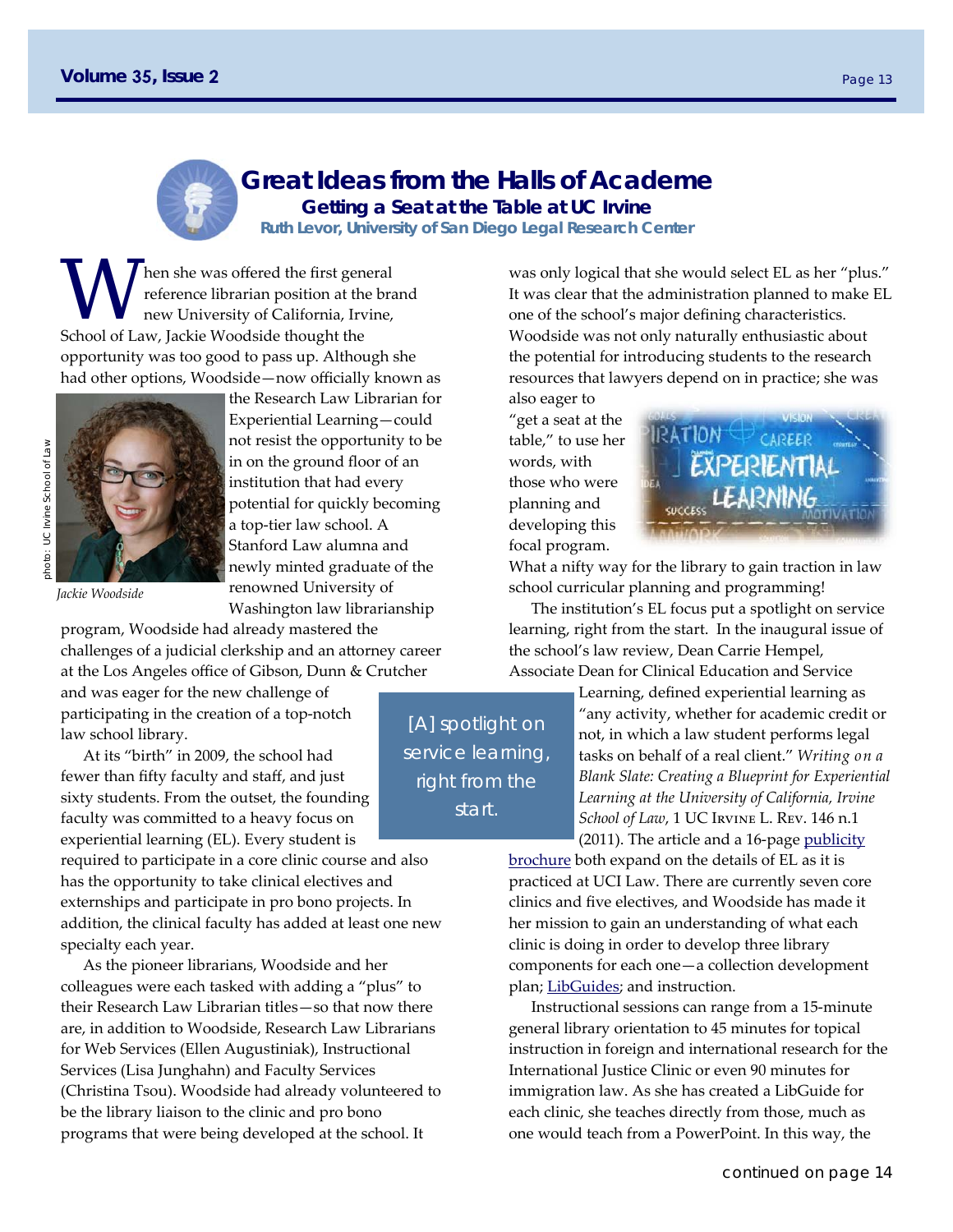# continued from page 13 **Great Ideas—Getting a Seat at the Table**

students are made aware of the LibGuide and of its utility for that subject. As you can imagine, the students are blown away when they see those LibGuides and appreciate how much better their lives have just become!

So far, Woodside has taken sole responsibility for these activities. As you can imagine, she is stretching to her limits to manage all these responsibilities. She anticipates that, with the addition of another clinic

Of course, Woodside is constantly tinkering and tweaking.

specialty, criminal law, she may have to incorporate her colleagues into the bibliographic instruction schedule. To this end, she is developing instruction modules for the older specialties that the other librarians will be able to deliver with a minimum of

preparation. They have already pitched in during her two maternity leaves, so the experience will not be unfamiliar for them.

Of course, Woodside is constantly tinkering and tweaking—updating LibGuides and lectures, reaching out in new ways. In reworking the LibGuides , she takes advantage of the ability to hide certain tabs when different material is covered in subsequent semesters, with the option of revealing the hidden material when appropriate. Continued outreach is key to growing and improving service. For example, she has been targeting the Career Services office; she has offered her services as a clerkship advisor for interviewees and envisions that this could earn her a seat at the Clerkship Committee table.

On the other hand, careful balancing of priorities is also essential. For example, Woodside is reconsidering her work for the pro bono office, where the number of

projects has nearly doubled since its inception. In order to manage that work load, she has conferred with the director to identify five to ten of the projects that entail heavy research components and that would benefit from guides and from research support. However, the value of that work has to be weighed against her other efforts to avoid spreading herself too thin.

Indications of the value of having an EL librarian have been highly positive. The number of clinic reference questions is steadily rising. The director of the externship program has returned from site visits bringing rave reviews of the

The number of clinic reference questions is steadily rising.

UCI students' research skills—don't we all wish we could say that about our students?!

Woodside's advice to colleagues who are considering emulating her EL model:

- Imagine broadly all of the elements you would like to incorporate but proceed incrementally, starting with a manageable range of activities and adding more in stages as feasible.
- Avoid the practice of embedding a librarian in the clinic in favor of dropping in at strategic times in the project workflow.
- "Curb your enthusiasm" for saying yes, common in rookie librarians, in favor of the "let me think about that/let me take that back to the team" approach to avoid over‐commitment, burnout and major flops.
- But *don't* curb your enthusiasm for engagement with students and faculty and for sharing the wonders of legal research in the practice environment.
- Keep looking for ever new ways to get a seat at the table.

*What great ideas have you tried or are you thinking about? How are they working out? They can be about anything in the library—public access, materials processing, acquisitions decisions, student and faculty services, technology, food policies, whatever. Please contact Ruth Levor at rlevor@sandiego.edu or by phone at (619) 260‐4604—can we talk??*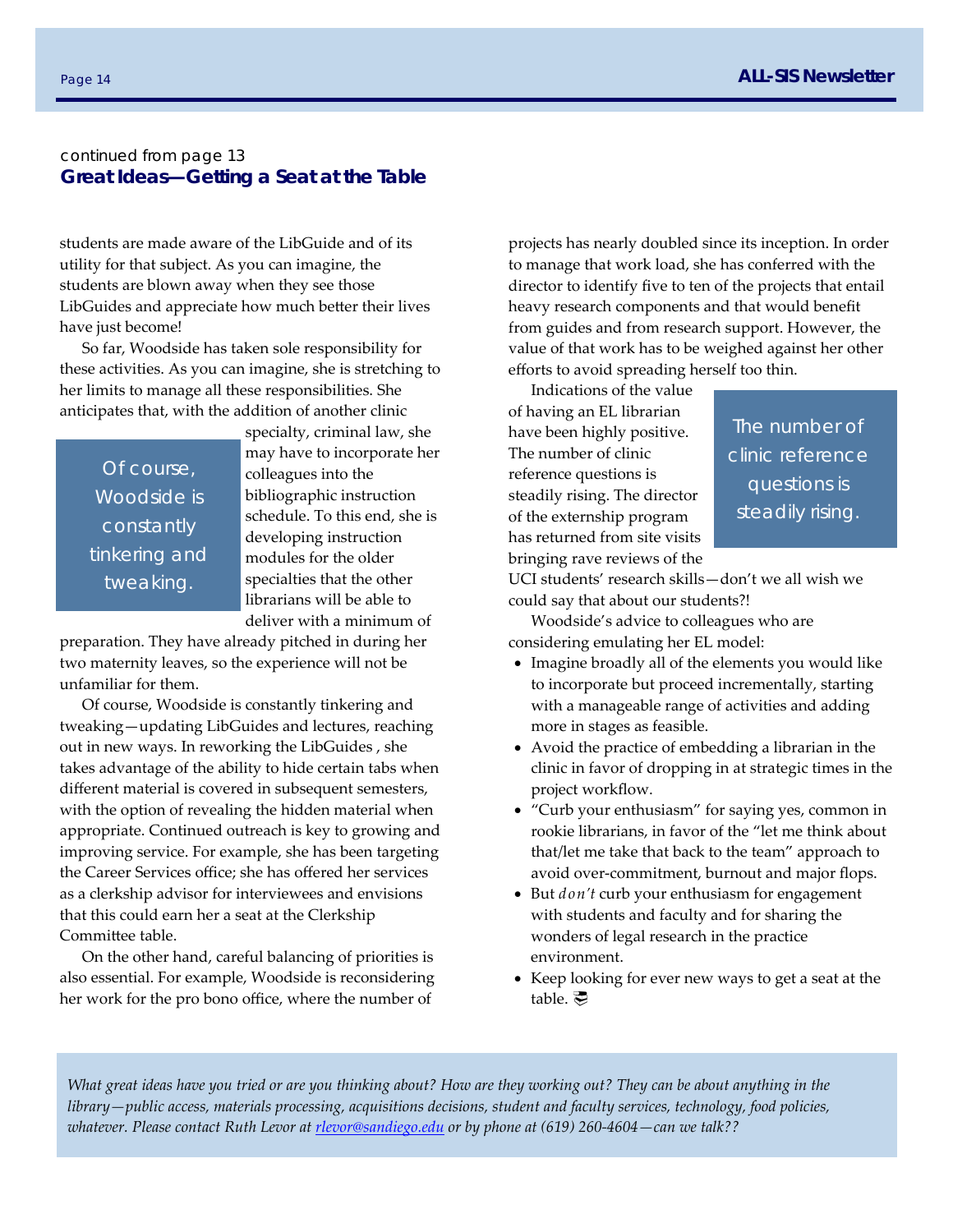# **Law Libraries as Publishers Counting Things, with Altmetrics**

**Benjamin J. Keele, Indiana University Robert H. McKinney School of Law** 

I n the last *Law Libraries as Publishers* column, we looked at measuring the use of scholarly works using citations and download counts. Here we will consider then measure of scholarly impact most looked at measuring the use of scholarly works will consider other measures of scholarly impact, most of which fall under the umbrella of altmetrics (shortened from alternative metrics). Mark Popielarski has a useful *AALL Spectrum* article on altmetrics I recommend (http://www.aallnet.org/mm/Publications/ spectrum/Archives/Vol‐19/No‐2/altmetrics.pdf).

What does and does not count as altmetrics depends on who you ask, but I mean any measure of scholarly use other than citations. Altmetrics also implies an emphasis on social media, both popular (such as Facebook and Twitter) and for academic

**Altmetrics** counts things that bibliometric tools could not notice up to this point.

specialists (such as Mendeley and ResearchGate). Altmetrics has some interesting applications in legal scholarship. Many legal academics are active bloggers, and I regularly see law review articles and remarks about them appearing in my Twitter

feed. Academics in many fields also use social media and bookmarking sites to collect and share articles. Altmetrics captures this use of and discussion about a scholarly work.

Suppose a professor writes an article, posts it to SSRN, and publishes it in a law journal. If nothing else was done, the professor would look to the SSRN download count and citations in various research services to document how the article was used. However, suppose further that the professor announced the article on Twitter and wrote a blog post about it. Altmetrics tools may note re‐tweets or mentions on Twitter, social media likes (thumbs‐up, hearts, stars, whatnot) and bookmarking site saves

(like Mendeley or CiteULike). These types of activity tend to happen more closely to the articleʹs publication than citations in formal literature, and they show attention that may be valuable, though less so than citations. Altmetrics counts things that bibliometric tools could not notice up to this point.

One should wonder how valuable altmetrics counts are. Just as knowing an article was downloaded 500 times does not, on its own, mean it was read by 500

people, or that the article is important or meritorious, knowing an article received 100 Facebook likes does not mean 100 people read it or agree with the articleʹs main point. I see two

One should wonder how valuable altmetrics counts are.

main values of altmetrics: providing quantifiable evidence of influence for works that are not covered by legal citation tools, and documenting attention paid outside academe.

Blog posts, popular media writings, white papers, and the like can be important works, but are unlikely to be cited in formal literature. Altmetrics counts indicators of influence for works that otherwise would have no countable impact. Use by audiences outside academe (journalists and think tanks, for example), may not show up in citation tools, but mentions in blog posts or social media would be counted by altmetrics tools.

I am not making a very strong argument for altmetrics here. I need answers to many questions, such as how heavily did the author promote her article online, or what is the average number of retweets for this field, before I can decide what altmetric counts mean in legal scholarship. Citations and journal rankings alone, though, do not adequately express the contribution an article makes, and I think altmetrics is moving in a positive direction.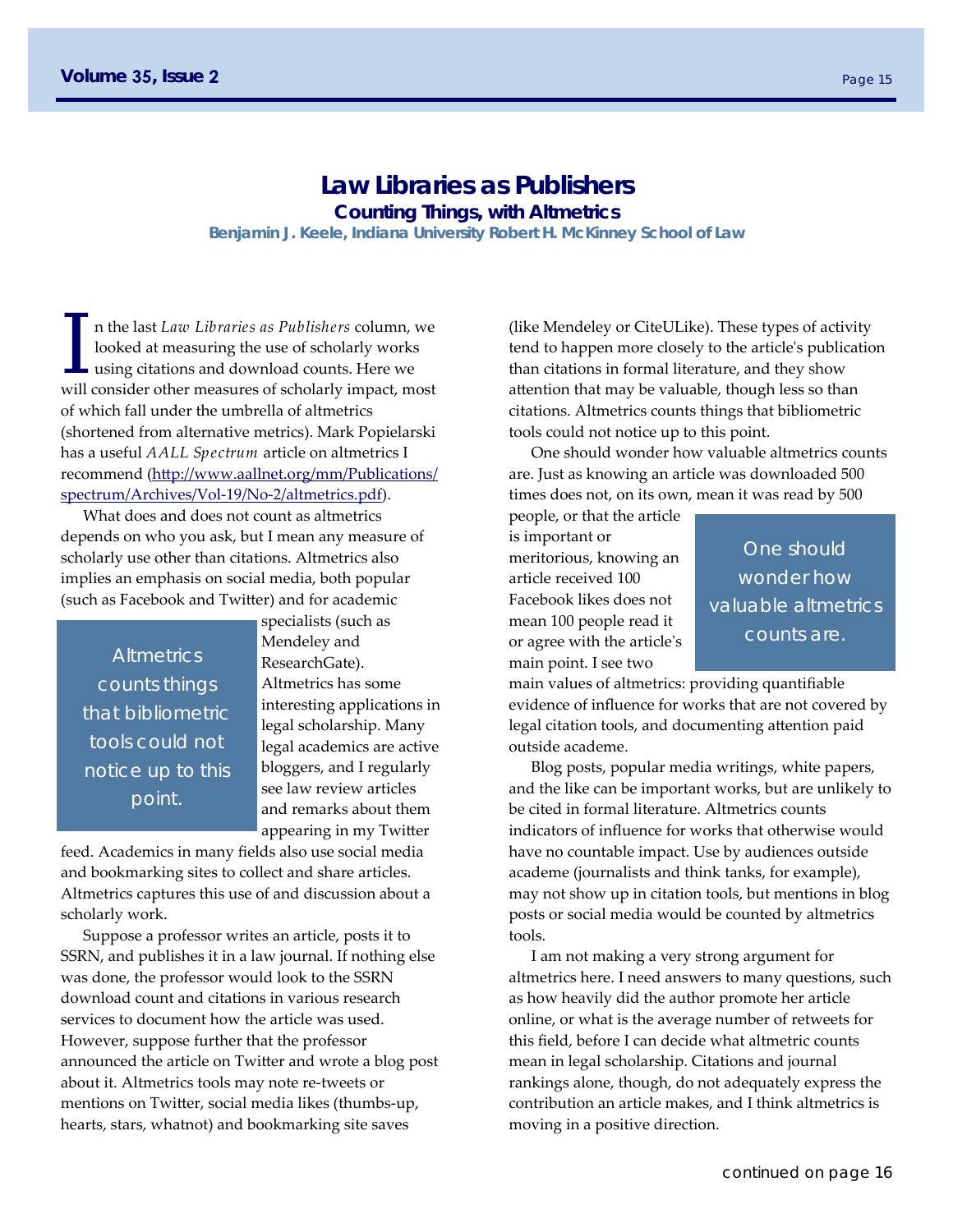### continued from page 15 **Law Libraries as Publishers—Counting**

How can a library use altmetrics in their publishing work? Identifying and counting likes and mentions is performed by altmetrics vendors, whose programs use URLs and standard identifiers to flag when a work gets some kind of attention. I know of three main vendors in this space: Altmetric, Plum Analytics and ImpactStory.

Altmetric and Plum Analytics (recently acquired by EBSCO) seem to have focused on publishers and institutions, while ImpactStory directs itself toward individual researchers. Once your institution has a



subscription with a vendor, you provide identifiers (mostly URLs, but also ISBNs, DOIs and other forms) for the works you want to track. Altmetrics depends on consistent identifiers for each work, so if copies of an article exist in five different places (SSRN, journal site, institutional repository, author's personal site, law school site), then use all five URLs to capture the most complete metrics possible. The vendor will collect the metrics and present it in a centralized dashboard and make a profile for each work.

These metrics can be represented on a page for the article in a variety of ways. This provides the same

gratification authors and readers get from seeing a download count on the article page. For some examples, see—

- the University of Pittsburgh Law Review (http:// dx.doi.org/10.5195/lawreview.2012.190),
- Legal Reference Services Quarterly (http:// dx.doi.org/10.1080/0270319X.2015.1038143),
- PLoS ONE (http://dx.doi.org/10.1371/ journal.pone.0047523), and
- Nature (http://dx.doi.org/10.1038/482027a).

It is important to understand what data sources each vendor is using to compile article metrics. See these links for Altmetric (http://www.altmetric.com/ whatwedo.php#score), Plum Analytics (http:// plumanalytics.com/learn/about-metrics/), and ImpactStory (http://feedback.impactstory.org/ knowledgebase/articles/367139‐what‐data‐do‐you‐

include‐on‐profiles) to compare their scopes. Knowing how your vendor works will help you advise authors on what venues to use in promoting their work and can help you explain why their colleague at another school is getting different counts from another vendor.

It is important to understand what data sources each vendor is using to compile article metrics.

Altmetric and Plum Analytics offer free trials, and ImpactStory is very affordable for individuals and has a no‐questions fee waiver for individuals that cannot afford a subscription. I think all three are worth exploring to see what metrics can be compiled for yourself or one of your faculty. Citations, download counts, and altmetrics each capture different aspects of scholarly influence. Libraries should collect and display these metrics with the perspective born of critically evaluating information sources.

If you have any thoughts on altmetrics or law library publishing (suggestions for future topics are most welcome, too), please write to me at bkeele@indiana.edu.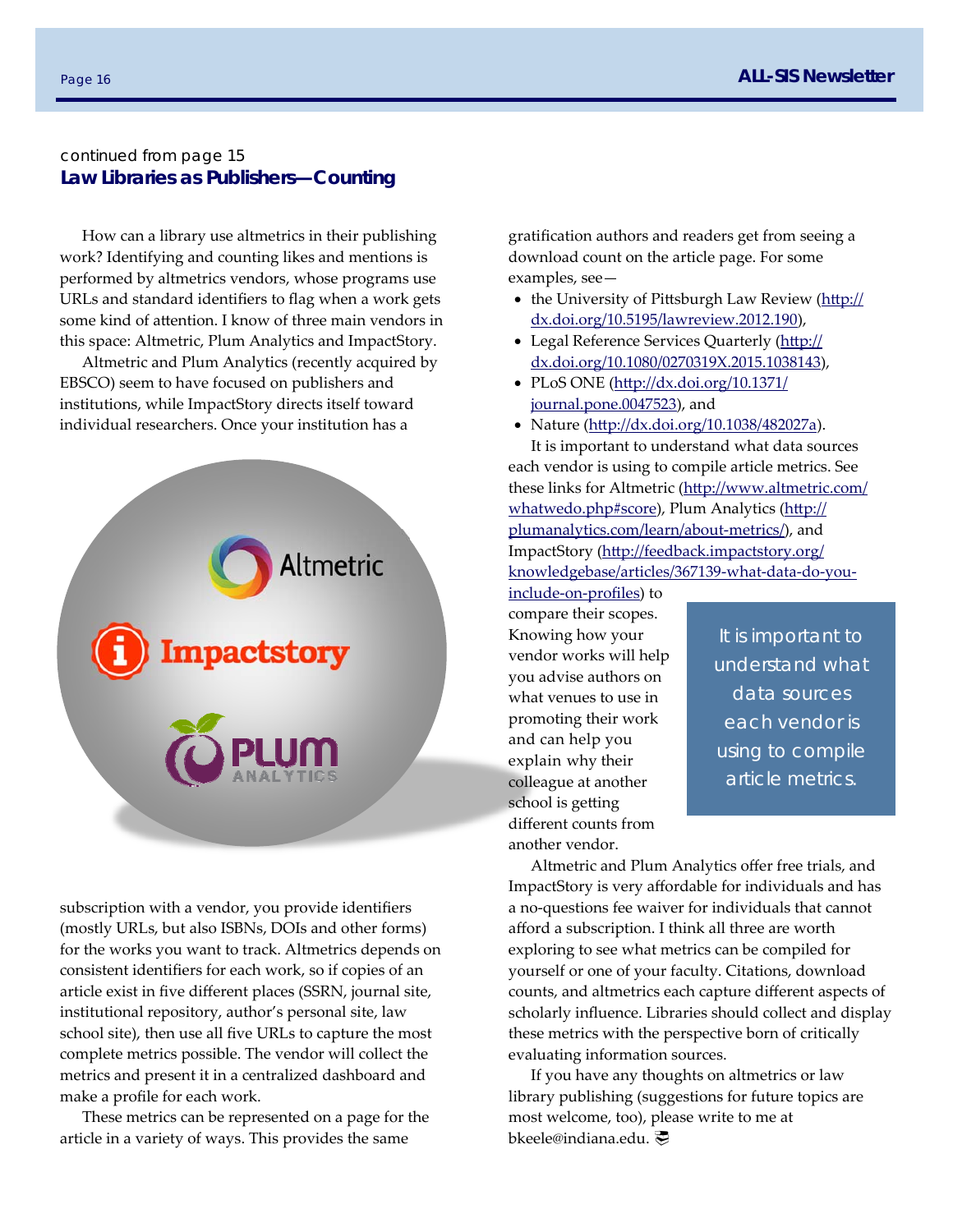# **The Collaborative Law Librarian**

**Who are the People in Your Neighborhood? Networking to Teach Future In-House Counsel** 

**Thomas Sneed, Emory University School of Law Library** 

I n the neighborhood where I used to live, three of the four houses around us were occupied by at least one attorney. They were all graduates of the same law school and each of them had enout their the four houses around us were occupied by at same law school, and each of them had spent their entire legal career outside the traditional law firm world. One worked for a Fortune 500 company; another was general counsel for an elected official; and the third had spent her career with a governmental agency. The three attorneys had a combined total of approximately 50 years of experience, yet not a single day in private practice with a law firm. They had each chosen to be an in‐house counsel for their respective organizations.

While I have long moved from my attorney‐filled neighborhood, the question of working with non‐law firm attorneys has remained relevant from a library perspective. We consistently see students head directly into similar roles after graduation. Should the library be helping such students prepare for these types of positions in any different ways?

**Are there different resources we should be introducing to students?** The easy answer is no, as we all do a great job of introducing students to a wide array of research tools during their time in law school. But the more granular answer is yes, and we need to take every opportunity to introduce students to our highly specialized and often lesser used resources. Back to my former neighbors. The attorney working with the Fortune 500 company worked in the tax

Should the library be helping such students prepare for these types of positions in any different ways?

department. He did a significant amount of legal research but never used Westlaw or Lexis. With his focus on tax, his primary research database was Thompson Reuters Checkpoint. This is an example of one of the many

specialized databases found in most academic libraries which don't see as much activity. As librarians, we should remember to spend a few extra minutes become more familiar with and using our specialized resources and passing this knowledge on to our students.

**Do you know any government or corporate librarians**? Living in a large city, I have had the opportunity to meet librarians working in many different areas, including the government and the corporate world. We have brought in non‐law librarians to be guest speakers in some of our for‐credit classes and they provide amazing insights regarding the different databases available and the unique research needs of their patrons. If you have the chance at your local level, or as small talk at a conference, reach out to corporate librarians and find out more about their physical and electronic collections, research questions and primary users. It will give you greater insight into the research world of the non‐law firm attorney, perspectives you can apply in your collection as well as instruction and reference when working with students who may be aiming for this type of career.

**Beef up those networking skills**. Networking is a necessity in any field but it is of high importance in the business world. But how does this relate to librarians and what we can teach to our current student? I recently attended a legal technology CLE event and the first topic of the day focused on in‐house counsel and technology. Surprisingly, technology was not the main point of the discussion. It was networking. The in‐ house counsel presenters talked at length about the importance of connections and how crucial it was to build rapport and trust with the outside attorneys with whom they did business. The connection you make today will produce benefits, even if it is years in the future. For many, networking is not a favorite thing to do. However, if we can help instill in our students the need for learning this skill, it will be a huge plus for their careers.

 I no longer live in a neighborhood populated by a diverse group of attorneys but there are still numerous ways to network and engage with our librarian colleagues outside the traditional legal world. We all have access to a wide range of professional associations which can put us in touch with other types of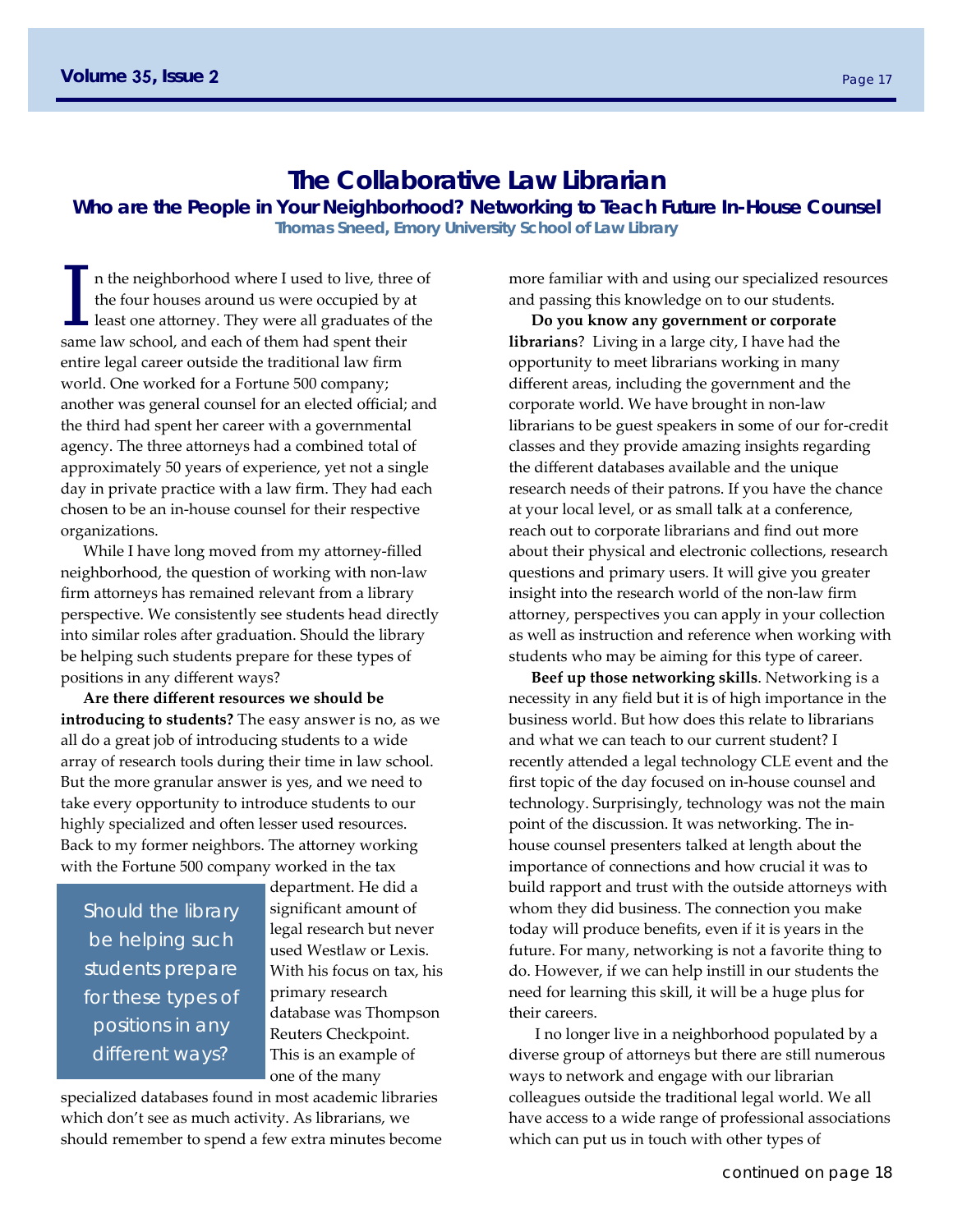# continued from page 17 **Collaborative Law Librarian—In-House Counsel**

librarians, and there may even be others in your community who work in the corporate world who can provide a unique perspective which you can in turn pass on to your students. It may surprise you how valuable your neighbors can be! <a>

### continued from page 11 **Member News**

**Ronald E. Wheeler**, previously Director of the Law Library & Information Resources & Associate Professor of Legal Research at Suffolk University Law School, has been named the Director of the Fineman



and Pappas Law Libraries and Boston University School of Law beginning January 1, 2016. Ron has previously held law librarian positions at Georgia State University and the University of New Mexico; was director of the Dorraine Zief Law Library at the University of San Francisco from 2010 to 2014; and is president‐elect of AALL.

Effective July 1, 2015, **Gail A. Partin** was appointed Director of the H. Laddie Montague, Jr. Law Library at Penn State's Dickinson Law, one of two Penn State law schools and the traditional home of the Dickinson School of Law.



*Gail Partin* 

*Have something to share with your fellow ALL‐SIS members? Send your news along to Marlene (mharmon@law.berkeley.edu) or Nina (nes78@cornell.edu) at anytime.*



ere are AALL's Continuing Professional Education Picks of the Month since the last issue of the *Newsletter*.

#### **September**

In the webinar Surveys: When to Use Them and Why, Debbie Ginsburg, educational technology librarian at Illinois Institute of Technology Chicago‐ Kent College of Law, shares insights and best practices regarding creating and distributing surveys. She proposes the following steps for seeing a survey through from its creation to its distribution and review: plan, draft, test edit, distribute, analyze, and report. Also helpful is her evaluation of three popular survey tools: Qualtrics, Survey Monkey, and Google Forms.

#### **October**

Advancing CI at Your Midsize Firm: Youʹve Got the Theory ‐ Now What?

This competitive intelligence (CI) presentation from the 2015 AALL Annual Meeting & Conference is full of practical information. The speakers include Chief Business Development & Marketing Officer Iris Jones, Director of Information Resources Kate Pettegrew, and Research Librarian Amy Noll of McNees, Wallace & Nurick. Using their firm as a case study, the speakers provide examples, forms, and advice to improve your firm's competitive intelligence program. In addition to covering specific deliverables such as newsletters, reports, and intranet pages, the speakers share advice about collaborating with marketing and attorney teams and refining the deliverables over time.

#### **November**

#### Using Succession Planning and Knowledge Transfer to Connect the Generations

As baby boomers retire, law libraries across the nation are experiencing a "changing of the guard." As these workplace shifts occur, there is a risk of significant loss of organizational knowledge. Effective succession planning and facilitation of knowledge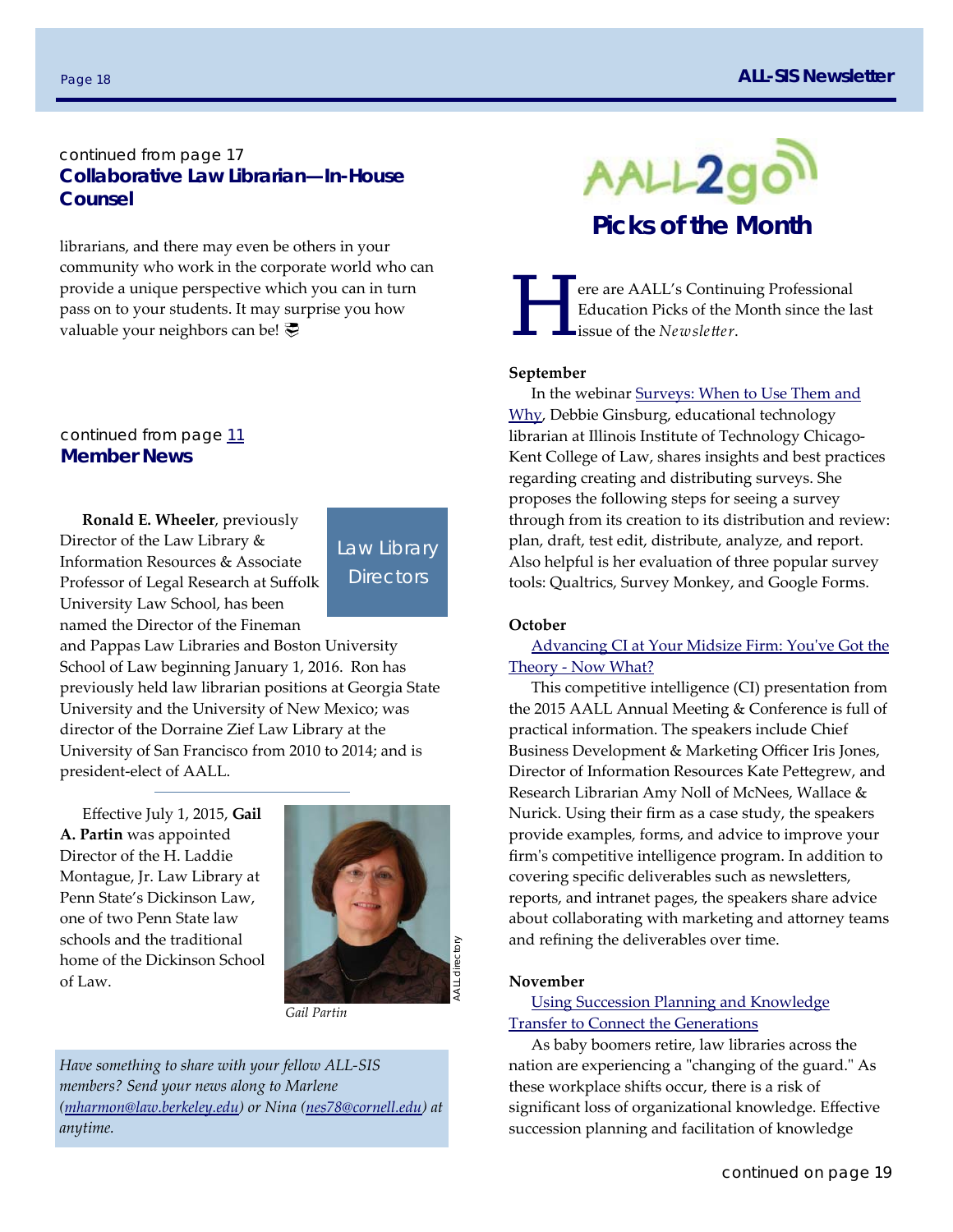#### continued from page 18 **AALL2go Picks of the Month**

transfer can help to alleviate problems resulting from generational transitions.

This program, from the 2015 AALL Annual Meeting, provides a chance to consider the need for succession planning in your own library. Consider listening with others in your library thinking about the opportunities you may have for institutional knowledge management.

#### **December**

Mastering the Art of Budgeting: A Librarian's Approach

In charge of your libraryʹs budget, but not sure where to start? *Mastering the Art of Budgeting: A* 

*Librarianʹs Approach* provides information about best practices in law firm library budgeting. This 2014 webinar features Monice Kaczorowski, President, AGOG Consulting LLC, and Scott Matucha, Director of Finance, at Neal, Gerber & Eisenberg LLP, as well as Susan Seibert, Vice President of Professionals Library Service, Inc. The speakers discuss a variety of valuable topics, including the importance of budgeting and issues to consider when you are starting out, how to use your budget as a monitoring and forecasting tool, how to work with your law firmʹs financing department and communicate with management, and common problems that arise with law firm library budgeting.

*Find more free continuing professional education programs and webinars on AALL2go.* 

# **Go for It!**

#### **Two ALL-SIS Grant Opportunities—Deadlines Approaching!**

**from the ALL-SIS Message Board** 

# **ALL-SIS Grant for the 2016 AALL Leadership Academy—Apply by January 15, 2016**

The ALL‐SIS Executive Board has approved the awarding of three grants for the 2016 AALL Leadership Academy. There will be two grants for \$1000 and one grant for \$500. Criteria for the grants can be found on the ALL‐SIS website, under Awards, at Criteria for Awards.

A direct link to the grant application can be found at www.aallnet.org as a Word (.docx) or PDF downloadable form.

If you will be attending the Leadership Academy, please consider applying for these grants. If a member of your staff will be attending, please encourage them to apply. Deadline for applications is **January 15, 2016**.

# **ALL-SIS Grant for Research & Scholarship— Apply by February 8, 2016**

Do you have a great idea for a research project, but need funding to help you get it completed? ALL‐SIS can help! Grants are available for amounts of \$250 to up to \$2000 to fund intellectually significant research. If there is more than one accepted grantee, the maximum yearly grant of \$2000 will be split among the recipients. If you are a member of ALL‐SIS, submit your proposal **BY FEBRUARY 8, 2016.** The submission criteria and the grant application are available here.

Proposals should be sent to Ashley Krenelka Chase at akrenelk@law.stetson.edu. This is a terrific opportunity to get some needed help and contribute to our ongoing scholarly discussions.

*See the original Message Board postings (login required) at ALL‐SIS Grants for 2016 AALL Leadership Academy & ALL‐SIS Grant Available for Research and Scholarship ‐ Apply by February 8, 2016. —Ed.*